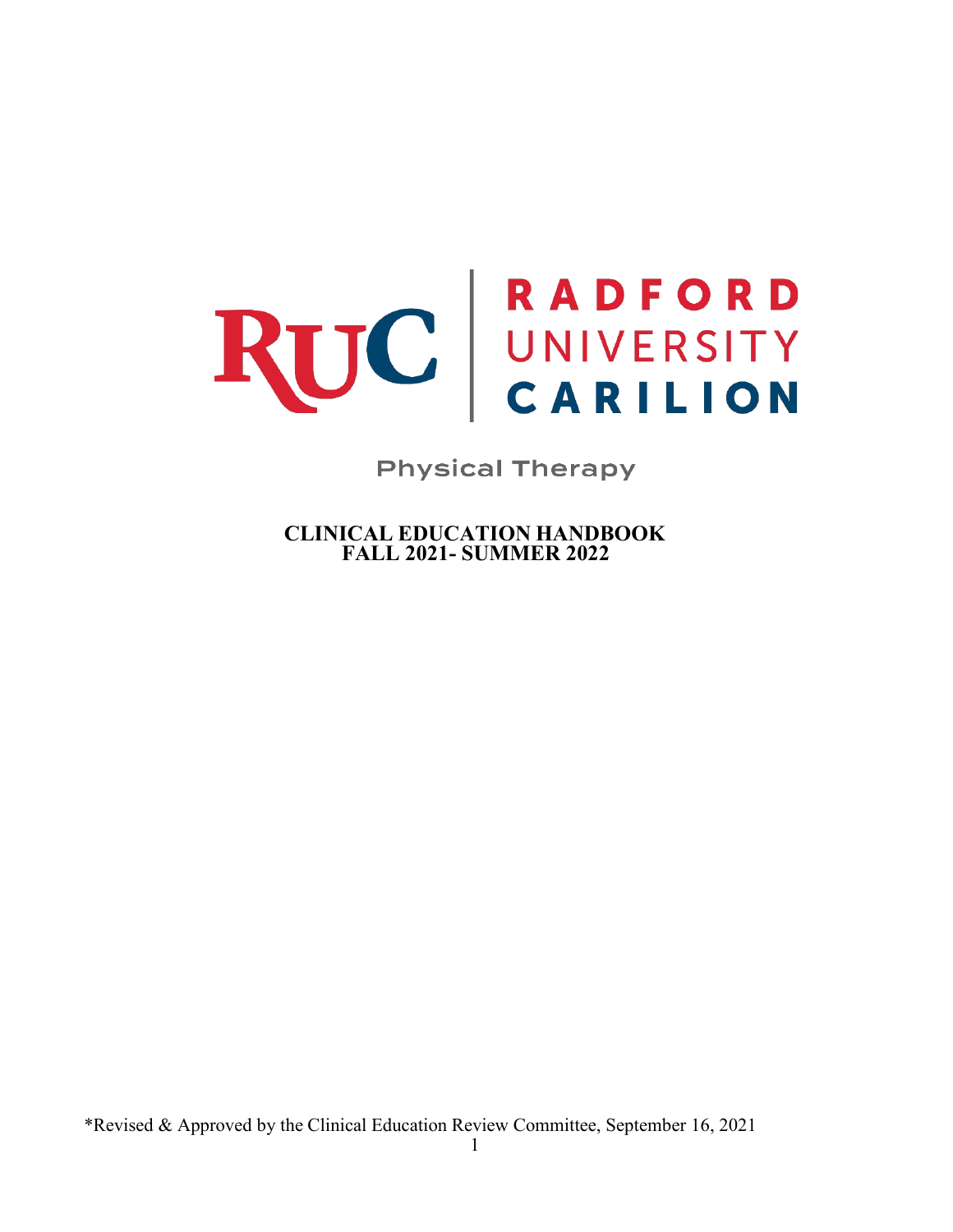# **Table of Contents**

# Contents

| HOW THE CLINICAL EDUCATION PROGRAM SUPPORTS THE PROGRAM'S MISSION 6 |  |
|---------------------------------------------------------------------|--|
|                                                                     |  |
|                                                                     |  |
|                                                                     |  |
|                                                                     |  |
|                                                                     |  |
|                                                                     |  |
|                                                                     |  |
| CLINICAL EDUCATION STUDENT PLACEMENT AFFILIATION AGREEMENTS  12     |  |
|                                                                     |  |
|                                                                     |  |
|                                                                     |  |
|                                                                     |  |
| DIRECTOR OF CLINICAL EDUCATION ROLES, RESPONSIBILITIES & RIGHTS 25  |  |
|                                                                     |  |
|                                                                     |  |
|                                                                     |  |
| FERPA FORM.                                                         |  |
|                                                                     |  |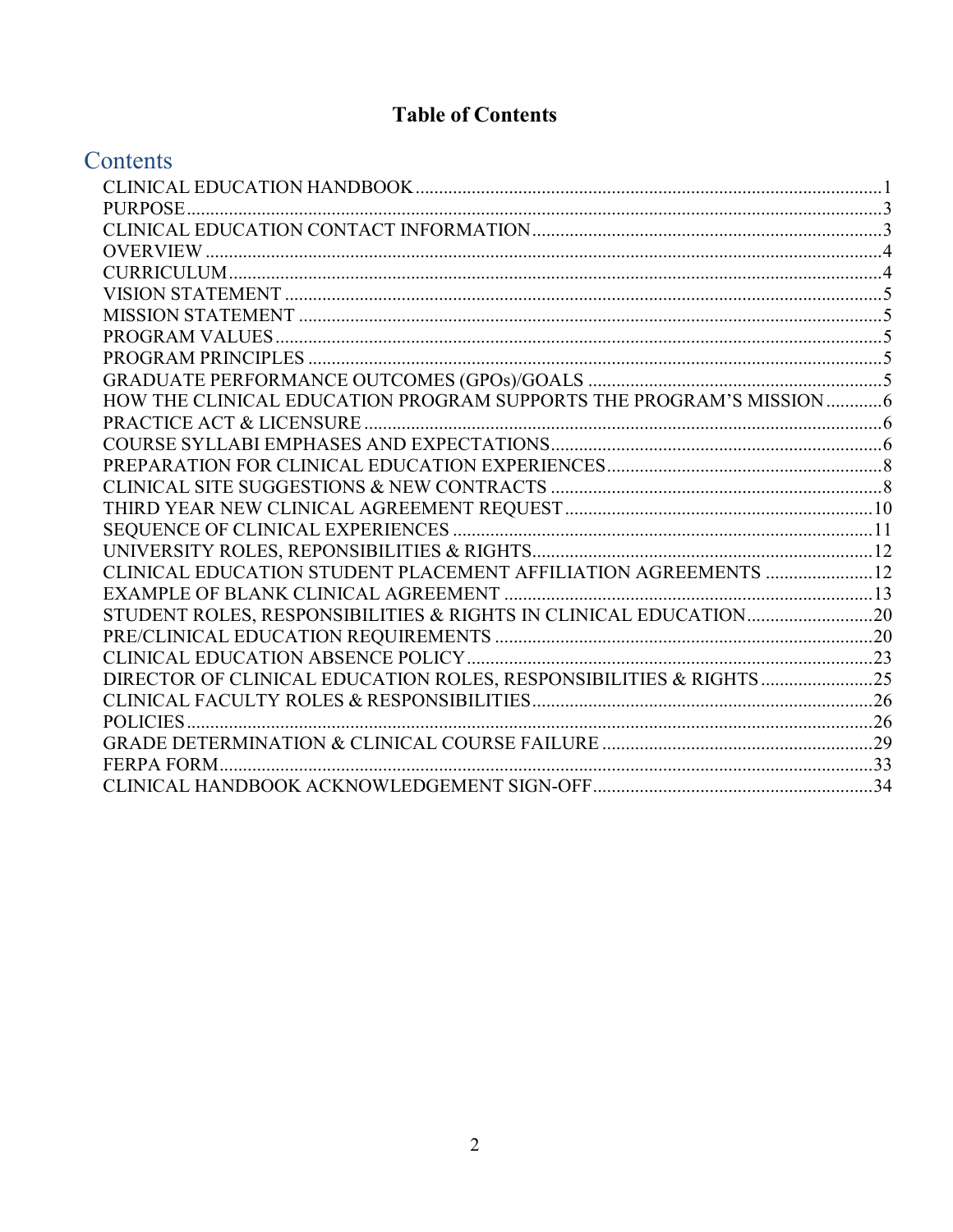#### <span id="page-2-0"></span>**PURPOSE OF CLINICAL EDUCATION HANDBOOK**

This handbook is a tool utilized to effectively communicate with Clinical Education Faculty and Radford University Carilion (RUC) Doctor of Physical Therapy (DPT) students specifically about the Clinical Education Program within the RUC DPT program.

It includes:

- A list of the responsibilities of the director of clinical education (DCE), clinical education faculty, and students.
- A description of the rights and privileges of clinical education faculty.

### <span id="page-2-1"></span>**CLINICAL EDUCATION CONTACT INFORMATION**

Department Location: Carilion Roanoke Community Hospital, 8<sup>th</sup> floor 101 Elm Ave, SE, Roanoke, Virginia 24013 540-224-6657

In the event of an emergency, please contact the Director of Clinical Education (DCE) directly:

#### **Dr. Renée Huth, DPT, PhD, Director of Clinical Education (DCE)**

Department of Physical Therapy Located within: Carilion Roanoke Community Hospital 8th Floor 101 Elm Ave, Roanoke, VA 24013 Office Telephone: (540) 224-6673 e-mail: [rhuth@radford.edu](mailto:rhuth@radford.edu)

**Other helpful contacts/information:** Department Website address: http:// [www.radford.edu/content/wchs/home/pt.html](http://www.radford.edu/content/wchs/home/pt.html)

**Clinical Education Review Faculty 2021-2022 academic year: Members:**

- **Arco Paul, [apaul8@radford.edu](mailto:apaul8@radford.edu)**
- **Daniel Miner, [dminer1@radford.edu](mailto:dminer1@radford.edu)**

#### **Committee Chair:**

• **Renee Huth, [rhuth@radford.edu](mailto:rhuth@radford.edu)**

#### **Statement of Candidacy/Accreditation**

*The Department of Physical Therapy at Radford University Carilion (RUC) is accredited by the Commission on Accreditation in Physical Therapy Education (CAPTE), 3030 Potomac Ave., Suite 100, Alexandria, Virginia 22305-3085; telephone: 703-706-3245; email: accreditation@apta.org; website: [www.capteonline.org.](http://www.capteonline.org/)*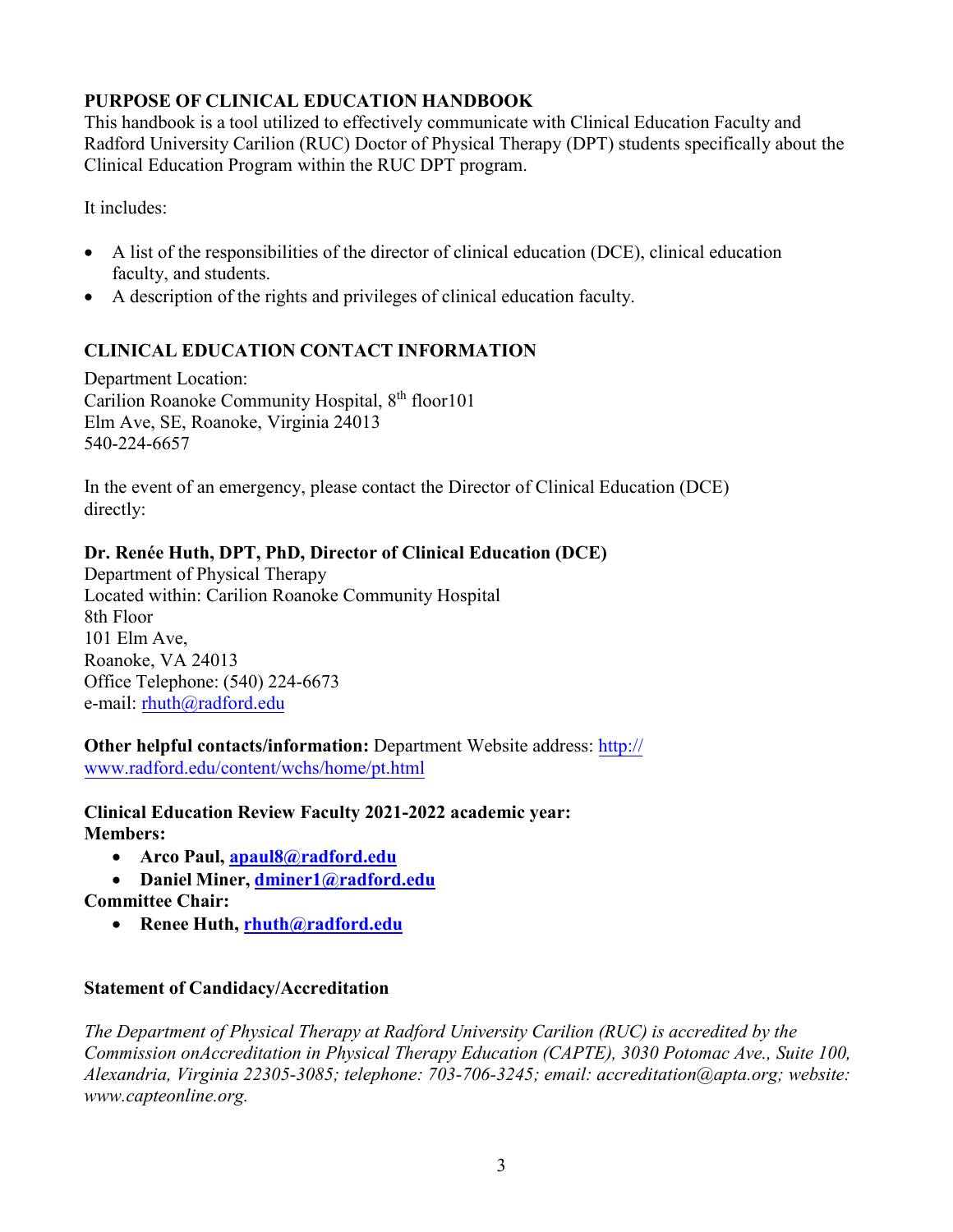#### <span id="page-3-0"></span>**OVERVIEW**

The Department of Physical Therapy aspires to prepare responsive and engaged professionals who lead by example by providing best practice care. Our vision parallels the APTA's 2030 vision that physical therapy will be provided by doctors of physical therapy. Physical therapists will be recognized by consumers and other health care professionals as practitioners of choice to whom consumers have direct access for the diagnosis of, interventions for, and prevention of impairments, functional limitations, and disabilities related to movement, function, and health. Offering the Doctor of Physical Therapy (DPT) degree is one example of RUC's commitment to educate highly competent practitioners to serve the needs of the Commonwealth of Virginia and the nation. This department strives to develop leading practitioners who will improve access and qualityof care for aging and underserved populations.

The RUC DPT program features strong partnerships with local and national businesses, hospitals, and public schools to offer a variety of experiential learning experiences. This diversity will prepare our students to provide quality physical therapy care throughout the lifespan of population within areas of interest. RUC interdepartmental associations also provide amultitude of positive on-campus learning opportunities.

#### <span id="page-3-1"></span>**CURRICULUM**

The curriculum for the Physical Therapy Program is designed to foster an intellectual and psychomotor teaching/learning environment that is student focused. The educational format engages students to develop and perfect decision-making skills, critical thinking, psychomotor skilldevelopment, and social skills integration. The curriculum is built on a simple to complex model beginning with an integration of foundational and clinical sciences and progressing to complex and diverse practical learning experiences. Participation and application of current research stimulates practitioners to be current in everyday practice and pursue life-long learning. These activities result in the development of diverse autonomous practitioners with the intellectual awareness, social skills, and psychomotor skills to positively impact their communities and the profession of physical therapy.

The program offers a course of study leading to the degree of Doctor of Physical Therapy. The program is designed to prepare students as entry-level, diverse, culturally sensitive autonomous practitioners of physical therapy. A variety of health care institutions, agencies, and practice settings are utilized for clinical educational experiences; both on a local and national level. Clinical education is an integral component of the student's educational experience. The Graduate College Catalog describe(s) the curriculum, which is subject to revision and refinement as needed to keep abreast of current physical therapy education and practice.

The full DPT curriculum: [https://www.radford.edu/content/grad/home/academics/graduate-](https://www.radford.edu/content/grad/home/academics/graduate-%20programs/pt/about/curriculum.html) [programs/pt/about/curriculum.html](https://www.radford.edu/content/grad/home/academics/graduate-%20programs/pt/about/curriculum.html)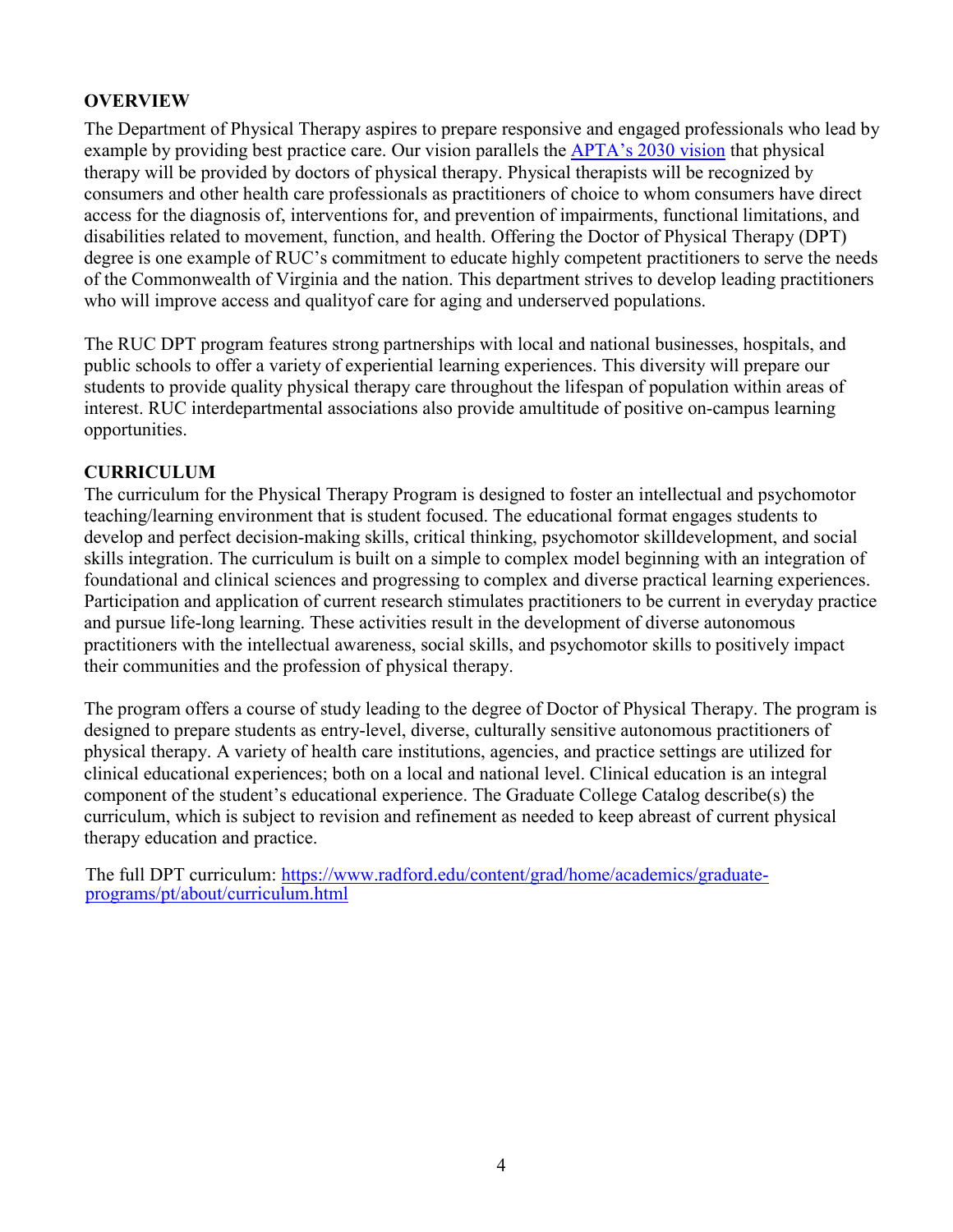#### <span id="page-4-0"></span>**VISION STATEMENT**

The vision of the department of physical therapy is to develop autonomous physical therapypractitioners who optimize the human experience.

#### <span id="page-4-1"></span>**MISSION STATEMENT**

The mission of the RUC physical therapy program is to develop autonomous practitioners who engage interprofessionally and integrate scientific inquiry into clinical practiceto meet diverse community needs.

#### <span id="page-4-2"></span>**PROGRAM VALUES**

- The teaching/ learning environment is student centered.
- The teaching/ learning environment is intellectually engaging and culturally sensitive.
- The educational process creates an autonomous physical therapy practitioner.
- The educational experience creates a lifelong learner.

#### <span id="page-4-3"></span>**PROGRAM PRINCIPLES**

- The learning process is based on an integration of foundational and clinical sciences.
- Critical reasoning and use of evidence based practice are essential elements of the curriculum.
- Research is a vital corollary to the teaching/ learning process leading to the developmentof a lifelong learner and the creation of new knowledge.
- Practitioners of physical therapy advocate for the provision of physical therapy services for underserved and underrepresented populations.

#### <span id="page-4-4"></span>**GRADUATE PERFORMANCE OUTCOMES (GPOs)/GOALS**

The following are the expected program performance outcomes established for the Department ofPhysical Therapy as related to program goals. At program completion graduates will:

- 1. Practice as licensed, autonomous, entry-level practitioners.
- 2. Practice in an ethical and culturally competent manner.
- 3. Communicate effectively with the patient, their families, and members of the interprofessional healthcare team.
- 4. Integrate evidence-based practice throughout the continuum of care.
- 5. Integrate evidence-based practice (EBP) throughout the continuum of care team.
- 6. Participate in scholarly activities.
- 7. Engage in lifelong learning to advance the profession of physical therapy.

Meeting the program's expected performance outcomes reflects the mastery and application of the goals of the physical therapy curriculum. Graduates who have met or exceeded the program'soutcome goals will have met the cognitive, psychomotor, and affective requirements of the curriculum. These performance outcomes are entry-level level qualifications for the practice of physical therapy and are required to sit for the national licensure examination in physical therapy.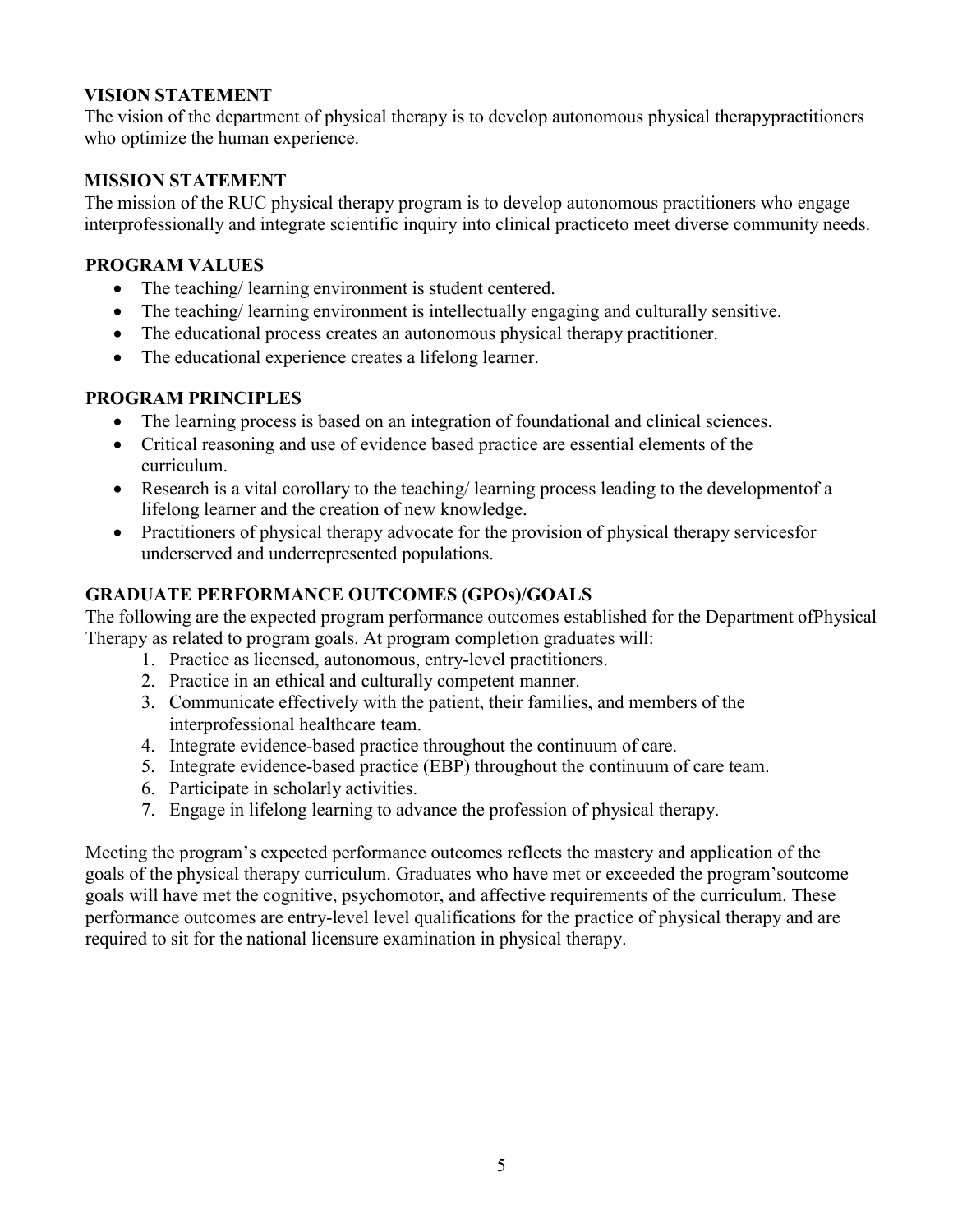#### <span id="page-5-0"></span>**THE CLINICAL EDUCATION PROGRAM SUPPORTS THE PROGRAM'S MISSION**

- Provides opportunities for students to hone skills and abilities explored within didactic coursework.
- Provides students with opportunities to practice within diverse clinical environments and with patients across the lifespan.

#### <span id="page-5-1"></span>**PRACTICE ACT & LICENSURE**

Physical Therapy clinical faculty are required to practice under the regulations of their state's Practice Act and licensure. Students are encouraged to look up the practice act of the state in which they are completing their clinical experiences. The Commonwealth of Virginia Regulations governing the practice of physical therapy including general provisions and definitions found in Part I, licensure requirements in Part II, practice requirements in Part III, and standards of practiceand confidentiality in Part IV may be accessed online via: [http://www.dhp.virginia.gov/PhysicalTherapy/default.htm.](http://www.dhp.virginia.gov/PhysicalTherapy/default.htm) Virginia's license look-up website: https://dhp.virginiainteractive.org/Lookup/Index.

#### <span id="page-5-2"></span>**COURSE SYLLABI EMPHASES AND EXPECTATIONS**

Year 1: AHPT 830: The Clinical Experience I is the first in a series of courses designed to provide physical therapy students with an opportunity to apply the first year of didactic learning through real world experience. This is the first of a series of three clinical experiences. It requires full time hours (typically 40 hours) per week over the course of 12 weeks. The learning outcomes of the clinical education process are based on the hierarchical pattern of coursework. This initial clinical experience emphasizes basic examination, evaluation, and treatment intervention skills primarily found in nursing homes, inpatient rehabilitation facilities and outpatient rehabilitation clinical sites.Each student will be assigned an on-site Licensed Physical Therapist referred to as a Clinical Instructor (Cl). The Cl will provide one-on-one supervision during the clinical experience. As the student becomes more competent, the student will assess problems, practice evaluation skills, formulate patient goals and apply treatment techniques.

The student is expected to demonstrate Beginner level skills or higher in all 18 criteria on the Clinical Performance Instrument (CPI) by the end of this clinical semester. \*

**Year 2: AHPT 870:** This is the second in a series of three clinical experiences. It requires a full time commitment each week over the course of the clinical experience. The outcome of the clinical education process is based on the hierarchical pattern. Each clinical experience builds from previous didactic knowledge and clinical rotation experience by developing the student's clinical knowledge, critical thinking skills, and practical application skills. The focus of this experience includes complex patient examination, evidence based care and treatment, use of critical thinking and clinical reasoning skills, professional behaviors and adult learning, as well as decision-makingfor medically complex patients. Students will have the opportunity to practice the skills they have learned in supervised clinical settings including any previous setting not yet experienced within nursing homes, inpatient rehabilitation facilities, and outpatient rehabilitation clinical sites as well as opportunity to participate in supervised practice in acute or home health settings.

The student is expected to demonstrate Intermediate level skills or higher in all 18 criteria on the Clinical Performance Instrument (CPI) by the end of this clinical semester. \*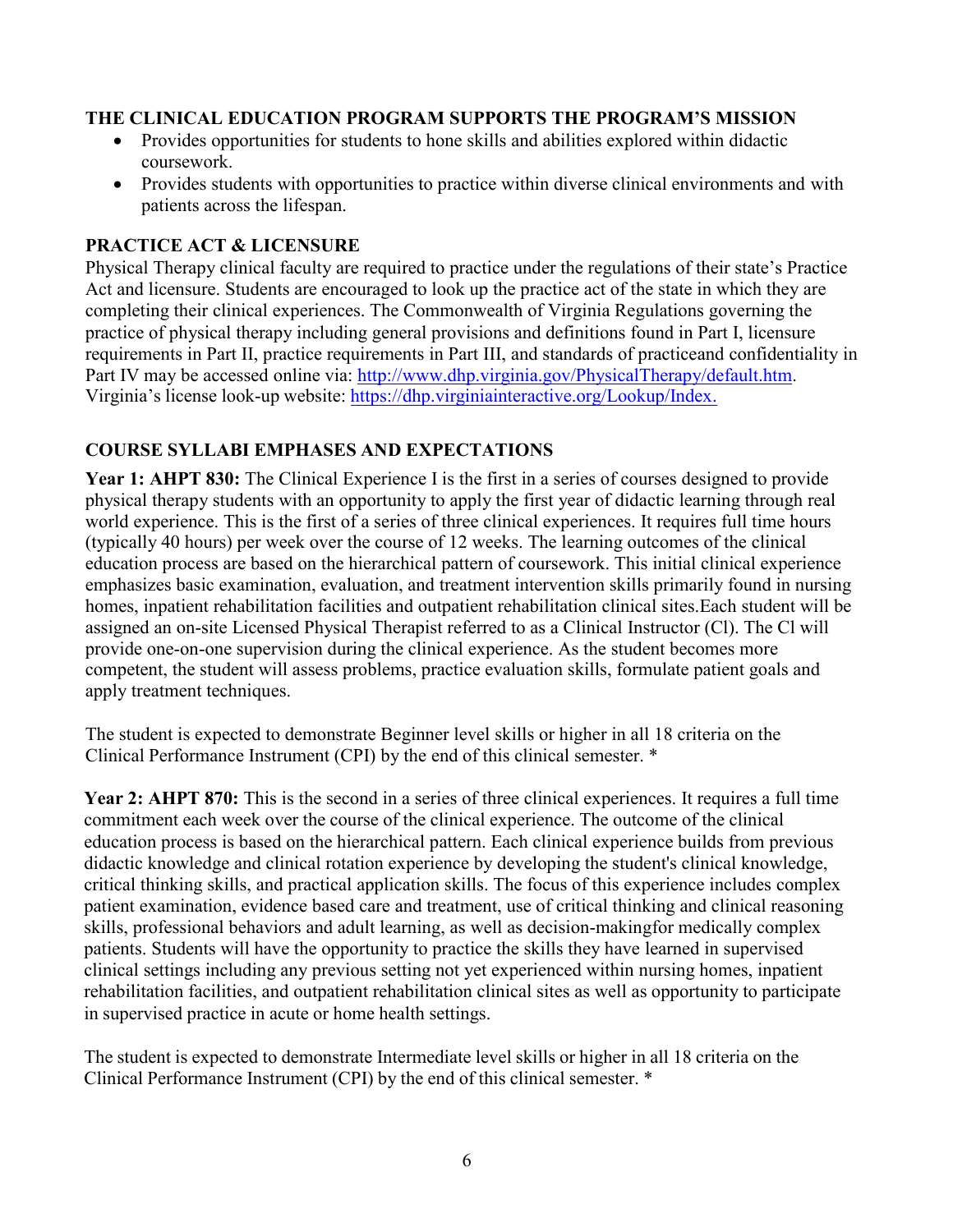**Year 3: AHPT 890:** Clinical Experience III is the finale of clinical education coursework. It requires full time attendance over the course of the clinical experience. It includes potential placement in the following settings: outpatient; inpatient rehabilitation; skilled nursing facilities; home health; acute; or any not previously experienced. The focus of this experience is to assimilate didactic knowledge of professional behaviors and decision-making. Students have the opportunity to practice skills in clinical experiences located in the United States and abroad. At the conclusion of this course, students will be expected to demonstrate entry-level skills as practitioners of physical therapy based on the Clinical Performance Instrument (CPI). This course emphasizes all aspects of care as indicated by the CPI. Students focus on personally identified areas in need of improvement based on previous progress as noted on previous CPIs clinical education coursework.

The student is expected to demonstrate Entry level skills or higher in all 18 criteria on the Clinical Performance Instrument (CPI) by the end of this clinical semester. \*

\* Should these expectations not be achieved, a review conducted by the clinical education review committee (CERC) made up of elected department faculty, DCE and/or program director, will ensue, with required SMART plan development and/or program dismissal. As indicated in the CPI, "...the five red-flag items (safety, professional behavior, accountability, communication, and clinical reasoning) are considered foundational elements in clinical practice. Significant concerns related to a performance criterion that is a red-flag item warrants immediate attention, more expansive documentation, and (at minimum) a telephone call to the DCE".1 Possible outcomes from difficulty in performance with a red-flag item may include dismissal from the clinical experience, remediation via a SMART plan, and/or program dismissal.

American Physical Therapy Association. (2006). Physical Therapist Clinical Performance Instrument (CPI) for Students. Retrieved from [http://www.apta.org/PTCPI/.](http://www.apta.org/PTCPI/)

#### **CLINICAL EDUCATION SITE AND DEPARTMENT REQUIREMENTS**

RUC DPT clinical education curricular requirements include at minimum that full-time clinical placements meet the following criteria:

- a. Diverse settings, which means that all clinical placements must vary by setting type, and as possible by location and company.
- b. Consist of patient care that includes, but is not limited to, neurological and orthopedic diagnoses.
- c. Include care across the continuum of care which means that students have access to treat various levels of patient acuity.
- d. Include access to patients across the lifespan which means they have treated patients under 18 years of age and above 18 years of age or pediatrics through geriatrics.

**The program is required by the accrediting board to provide students access to settings representative of common practice. Clinical experiences may be directly assigned to ensure minimum clinical education requirements are met.**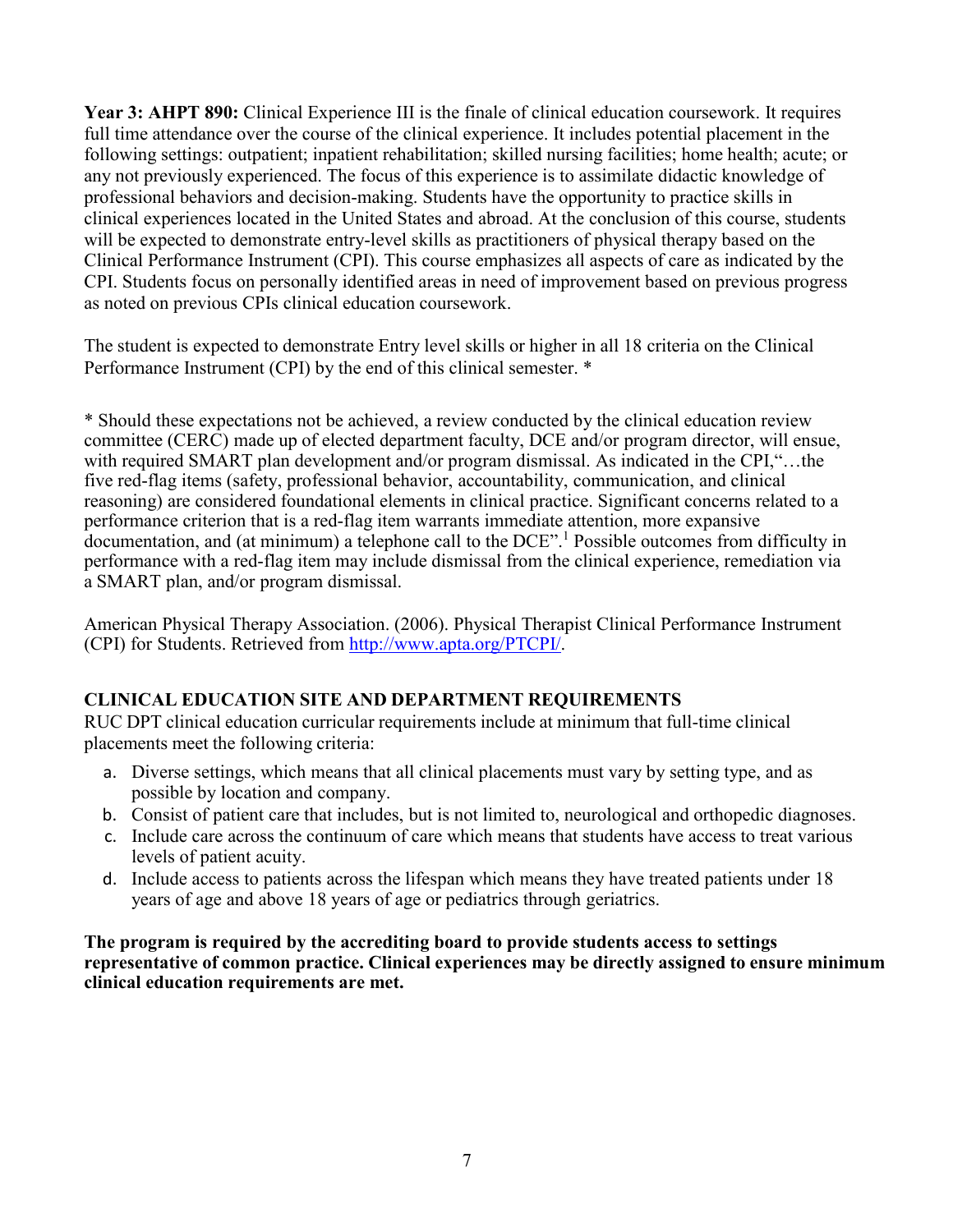#### <span id="page-7-0"></span>**PREPARATION FOR CLINICAL EDUCATION EXPERIENCES**

- During the initial clinical education orientation (first fall semester), students will be provided instructions about the clinical placement process including clinical site suggestions and assignments.
- During each preclinical semester, students will be instructed to complete RUC & assigned site preclinical requirements using the online preclinical/clinical course platform.
- The preclinical semester also includes at minimum one meeting with the DCE to review RUC DPT program and site requirements are met. Each site and agreement describe varying student preclinical requirements; this is the purpose of meeting with the DCE.

The DCE in coordination with Radford University Procurement and Contracts Office establishes clinical agreements with agencies/clinics which provide physical therapy services representative of those commonly seen in practice and with patients across the lifespan. All clinical experiences are 12 weeks full-time to meet the minimum required 36-week time frame under the direct supervision of licensed Physical Therapists.

#### **Local placements cannot be guaranteed and students should expect to budget accordingly for alternate housing and travel outside of the local area during all clinical education experiences.It is recommended that students' budget for approximately \$4000 extra for clinical semesters. Financial aid is available for clinical education expenses.**

In the circumstance that a site cancels a previously confirmed placement, the CERC faculty in collaboration with the student will select the best of the alternative options available and directly assign the student. The focus is to assure program compliance of student access to meet curricular requirements are met.

#### <span id="page-7-1"></span>**CLINICAL SITE SUGGESTIONS & NEW CONTRACTS**

All students are encouraged to engage in the clinical placement process by signing on to the CPI to review contracted site options and providing site suggestions from currently contracted sites for the DCE to request. **To reflect the Mid-Atlantic Clinical Education Committee's policy and be competitive with other DPT and PTA programs nationally, the DCE will email all clinical placement requests by March 1 the year prior to clinical assignments. For example, all spring and summer 2023 clinical placement requests will be made by March 1, 2022, and the DCE will request additional sites after this date as sites reject previous requests. to meet clinical placement needs.**

For consistency and to acknowledge our clinical partners' requests for decreased student solicitation, all contacts and arrangements in developing clinical affiliation agreements and requestsfor clinical placements are to be completed by the DCE of the RUC Doctor of Physical Therapy Program only.

**In no circumstance is the student to contact clinical sites to request clinical placements.** If it comes to faculty's attention that a student has contacted a site directly, that student will be placed on Administrative Probation.

• **First and second year clinical site options** are based on suggestions from prior cohorts and DCE requests completed by March 1 the year prior to placement. Suggestions for the following year's lotteries may be made up until February 1 the year prior to the lottery and assignment. Confirmed placement options will be assigned by lottery during the preclinical semester with assignments made typically by the end of March for the clinical experiences that begin in mid-May, e.g., lotteries are held in March 2022 for May 2022 assignments. Students are directed to the view the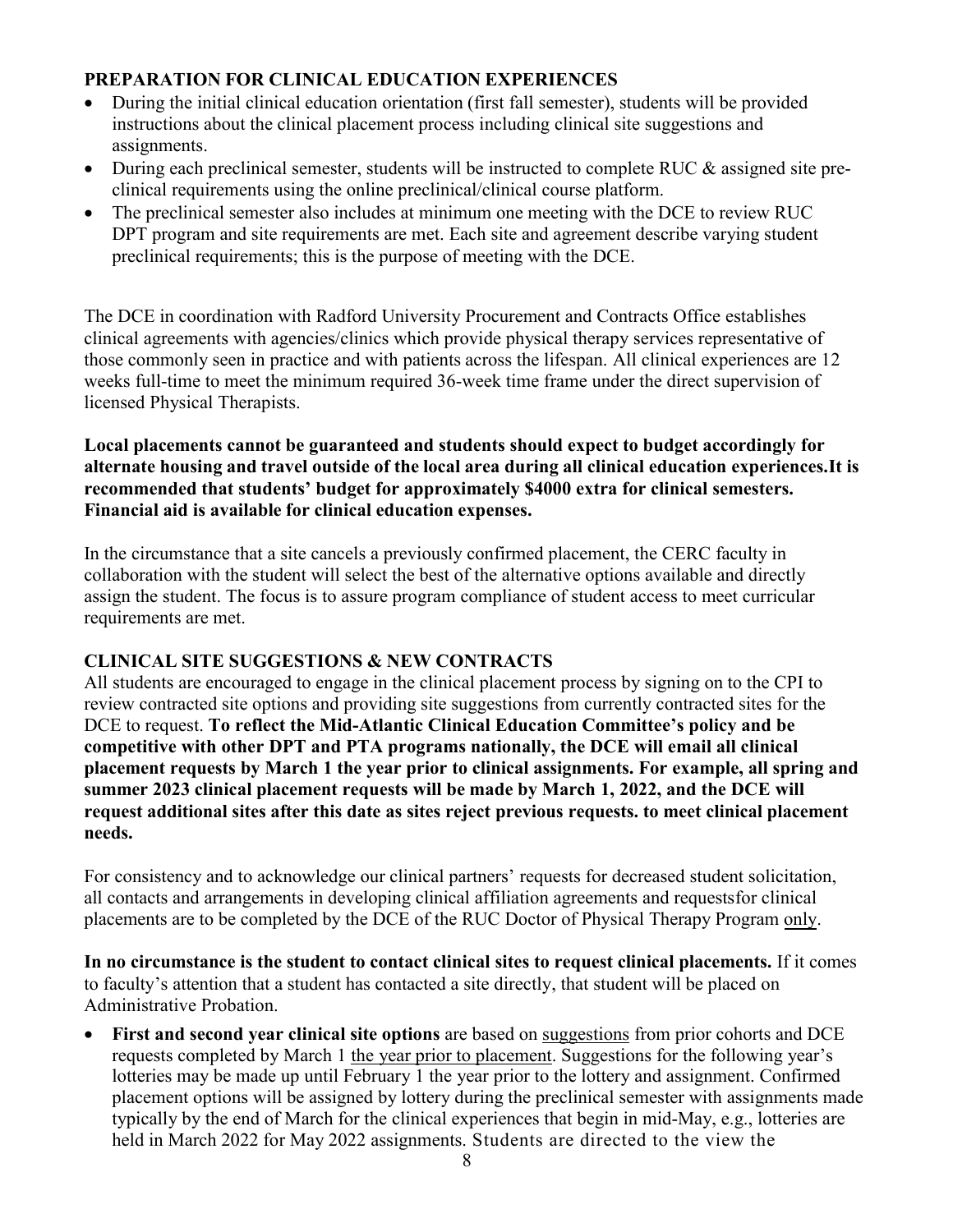university's academic calendar for semester start dates.

**Notes:** 

- o **Any site suggestions made by students become program requests and part of the lottery at large, therefore no suggestions are directly assigned to the individuals who suggested a particular site suggestion.**
- o Site requests that are confirmed by sites become program lottery options.
- o Student assignments are made via lottery.
- o The DCE will communicate reminders about suggestion requests in January the year prior to placements to allow students the opportunity to access the CPI and add suggestions for the following year's clinical rotations.
- o The DCE/CERC reserve the right to place students in clinical sites based on program/site needs requirements or to meet student learning/curricular needs.

#### • **Third clinical placements only:**

- o For third year placements, students may opt to use the same process as second placement lottery placements (suggest from contracted sites by February 1 for the following spring semester, e.g., submit request by Feb 1, 2022, for spring 2023 placements).
- o Alternatively, students may suggest the DCE request one (1) new agreement with a company not currently within the CPI database.
	- Each student who suggests a new contract that leads to a fully executed contract and clinical placement will be directly assigned to the site confirmed. No exceptions.
	- Each student is limited to one new contract suggestion for third year and requests are only accepted at minimum 13 months prior to the third clinical experience (by end of fall semester year 2).
	- The DCE will initiate the request for new contract process.
	- Please copy and paste the form on the next page to a word document, fill in and upload to the appropriate course platform as instructed by the DCE. Save the document with the following naming system and submit the request form to the appropriate d2L assignment box as instructed by the DCE **no later than the last day of the second fall semester**: Last name; Cohort Year; 3<sup>rd</sup> clinical new agreement request, e.g., Miller 2023 3rd new site
- **Students without confirmed placements by the final preclinical semester midterm will be assigned directly by the DCE in collaboration with CERC and the program director.**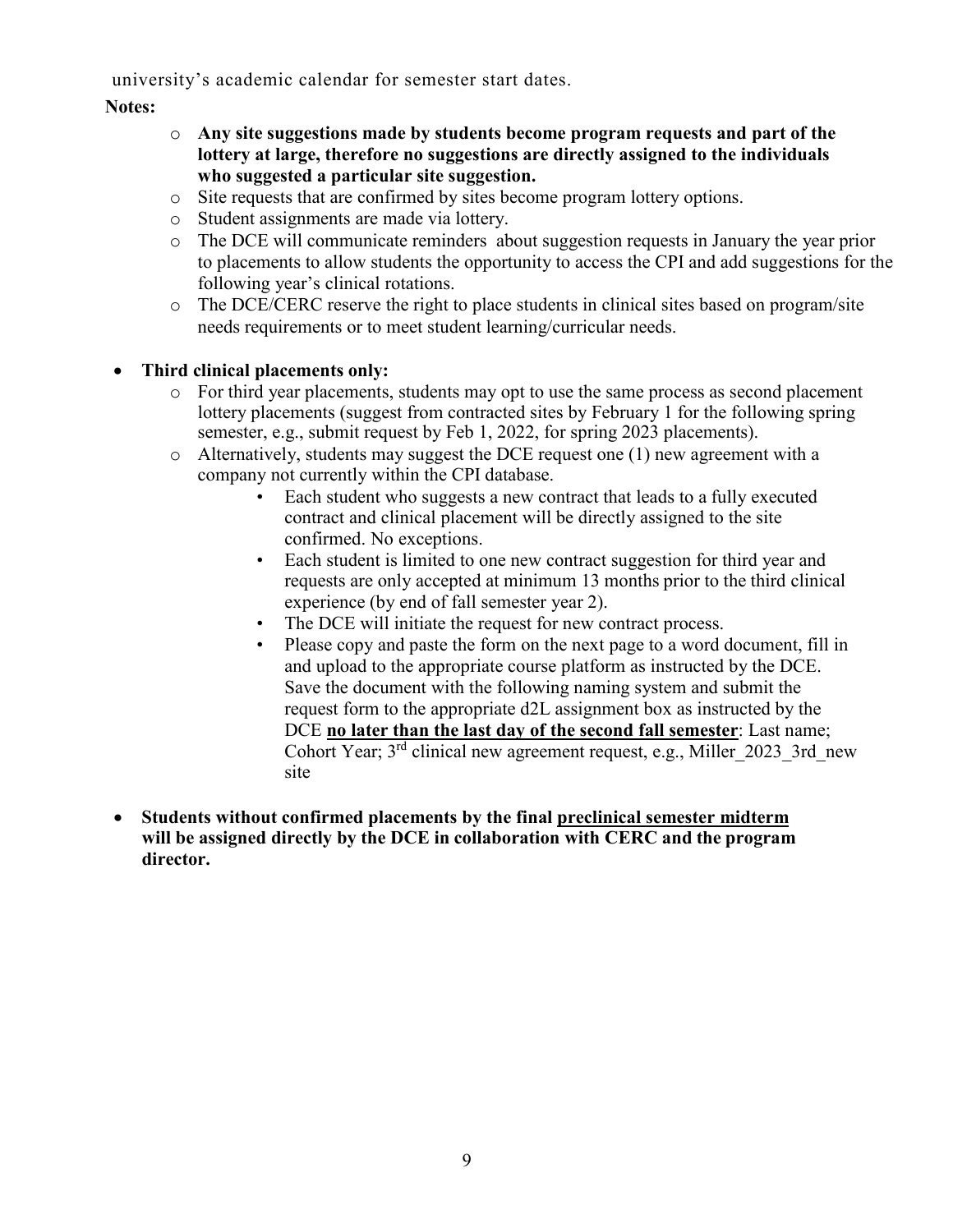#### <span id="page-9-0"></span>**RUDPT Third Year Clinical Contract/ Site Placement Request Form**

When a student has identified a possible uncontracted clinical education site, the **student must submit the request following directions provided by the DCE at least 13 months prior to the start date of the third clinical experience to begin the placement request process. This is typically by the end of the second-year fall semester**. At no time is the student to contact the site directly.

#### **Read and check the following boxes**:

- **□** I understand the program reserves the right to place me at specific sites that meet my curricular requirements.
- **□** I acknowledge that my clinical experiences are required to be diverse and allow me access to patients with neurological and orthopedic diagnoses across the lifespan and continuum of care and (see clinical handbook).
- **□** I understand that if my new site request comes to fruition, **I am obligated to accept and attend**.

Student Electronic Signature **Date** Date Date Date Date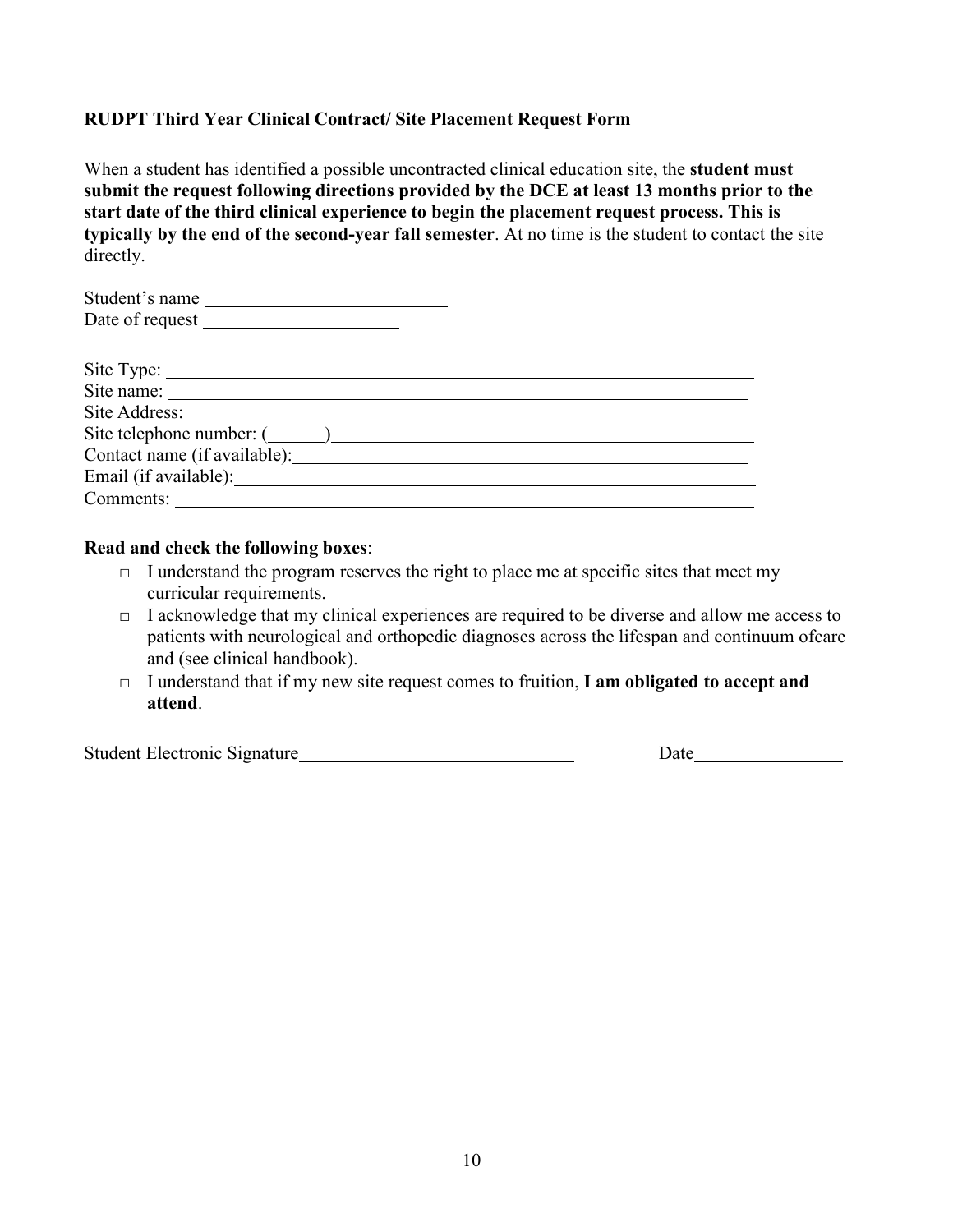#### <span id="page-10-0"></span>**SEQUENCE OF CLINICAL EXPERIENCES**

The overall goal for the clinical education curriculum is to provide students the opportunity to experience diverse practice settings that build on skills mastered within the didactic aspect of the curriculum. The development of students to perform as entry-level practitioners of physical therapy prior to graduation is the most important factor in these assignments. The program is required by the accrediting board to provide diverse settings representative of current practice.

Clinical experiences offer the opportunity for students to apply knowledge, skills, and professional attributes gained through previous curricular experiences. Students are required to participate in three (3) unpaid 12-week full-time clinical experiences as part of their professional education as shown below:

**Year 1**: 12-week placement mid-May to early August

**Year 2**: 12-week placement mid-May to early August

**Year 3**: 12-week placement early to mid-January to mid-April

For best outcomes, based on the program's didactic coursework as well as feedback from Site Clinical Education Coordinators, Clinical Instructors, and graduates of the program, students are placed in experiences as follows:

Year 1: outpatient rehabilitation or skilled nursing.

- Year 2: outpatient rehabilitation, inpatient rehabilitation, skilled nursing, acute/hospital, home health, or any practice type not previously experienced (outpatient or skilled nursing facility).
- Year 3: any location where physical therapists currently practice.

**Notes:** This program is an entry-level program.

- o Specialty site settings are not required.
- o Specialty sites typically require students be in their third year and final experience.
- o Selection is typically outside the RU DPT clinical site assignment process for these placements and may include at minimum, an application process, interview, with student selection by the site or company, not the RU DPT program.

**Students without placements confirmed by midterm of the preclinical semester will be assigned directly by the DCE in collaboration with CERC and the program director. Students may decline a student clinical placement assignment, but this will delay their continuation or completion of the Physical Therapy Program.**

**Clinical experiences or segments of missed clinical experiences due to unforeseen circumstances will be "made up" after all other coursework is completed and only by permission of the RU DPT faculty. This will likely delay graduation.** 

#### **ACADEMIC CALENDAR: TIMING OF CLINICAL EXPERIENCES**

- Students are referred to the Radford University academic calendar for specific **semester start dates only**: [https://www.radford.edu/content/radfordcore/home/academics/courses-and](https://www.radford.edu/content/radfordcore/home/academics/courses-and-schedules/calendar.html)[schedules/calendar.html](https://www.radford.edu/content/radfordcore/home/academics/courses-and-schedules/calendar.html)
- The DPT clinical experience calendar follows the Radford University academic calendar with summer Clinical Experience 1 & 2 beginning with the Radford University Summer III but extend two weeks beyond the 10-week summer session.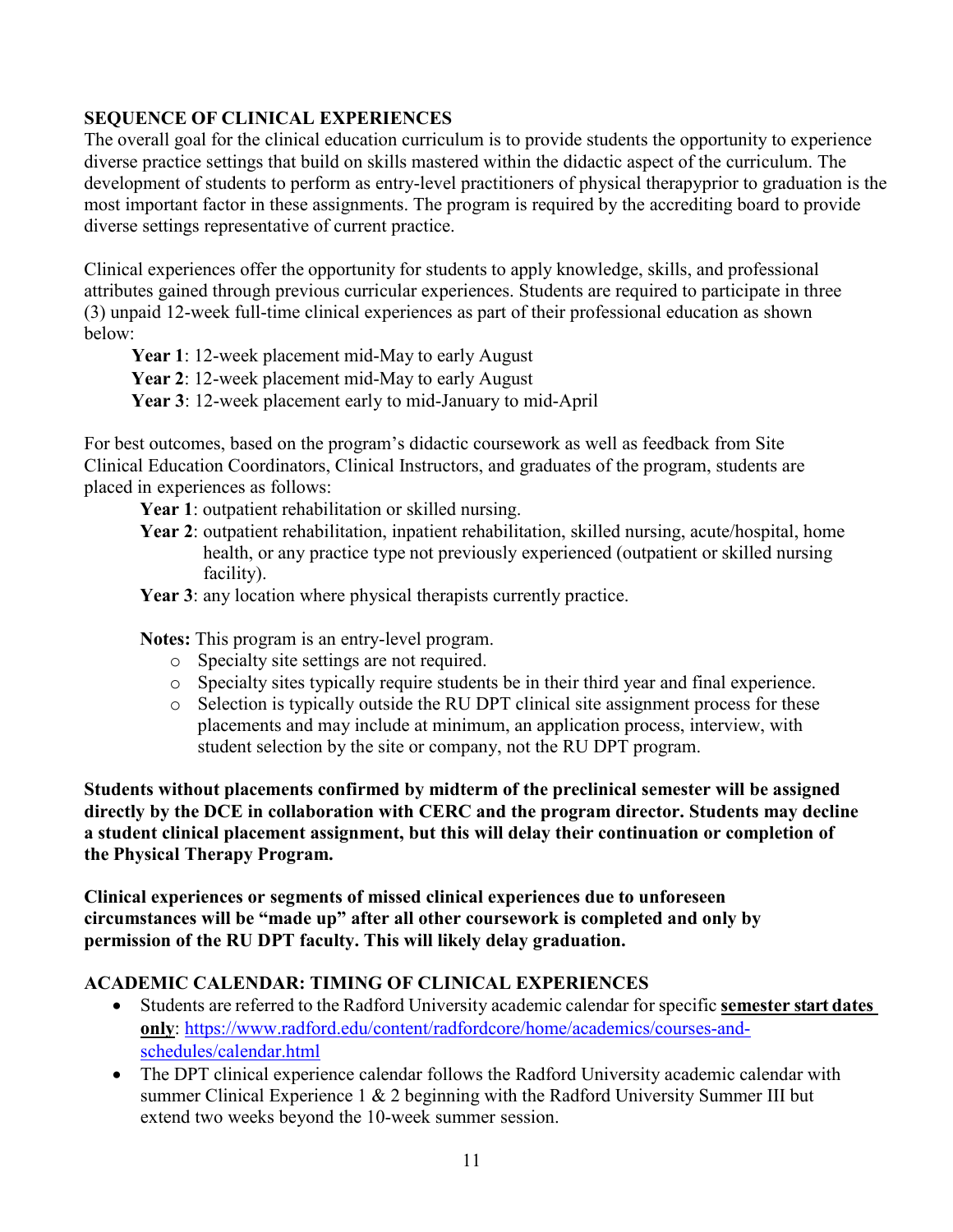• Clinical Experience 3 begins with the RU academic spring semester and ends two weeks prior to the end of the semester. Students complete the final two weeks of the third-year clinical semester at the RUC Physical Therapy Department in Roanoke to complete the final coursework which includes presenting their Research IV Capstone Projects.

#### <span id="page-11-0"></span>**UNIVERSITY ROLES, REPONSIBILITIES & RIGHTS**

The university strives to provide an educational environment conducive to student learning and development and has a duty to protect its educational purpose by setting standards of scholarship and conduct. The guiding principle of university regulations is to promote student responsibility and accountability while protecting the community. Students have the responsibility to follow all regulations outlined in this policy. RUC likewise has the responsibility to provide a student conduct process that is: Free from discrimination and harassment on the basis of sex, sexual orientation, race, disability, age, veteran status, national origin, religion or political affiliation;fundamentally fair; and inclusive of the option for a hearing and an appeal, as outlined in this policy.

#### <span id="page-11-1"></span>**CLINICAL EDUCATION STUDENT PLACEMENT AFFILIATION AGREEMENTS**

Radford University and Radford University Carilion, as an institution within the Commonwealth of Virginia, establishes clinical agreements with each clinical site facilitated by the Physical Therapy Department Director of Clinical Education. All agreements are reviewed and signed off by Radford University's Material Management and Contracts Office.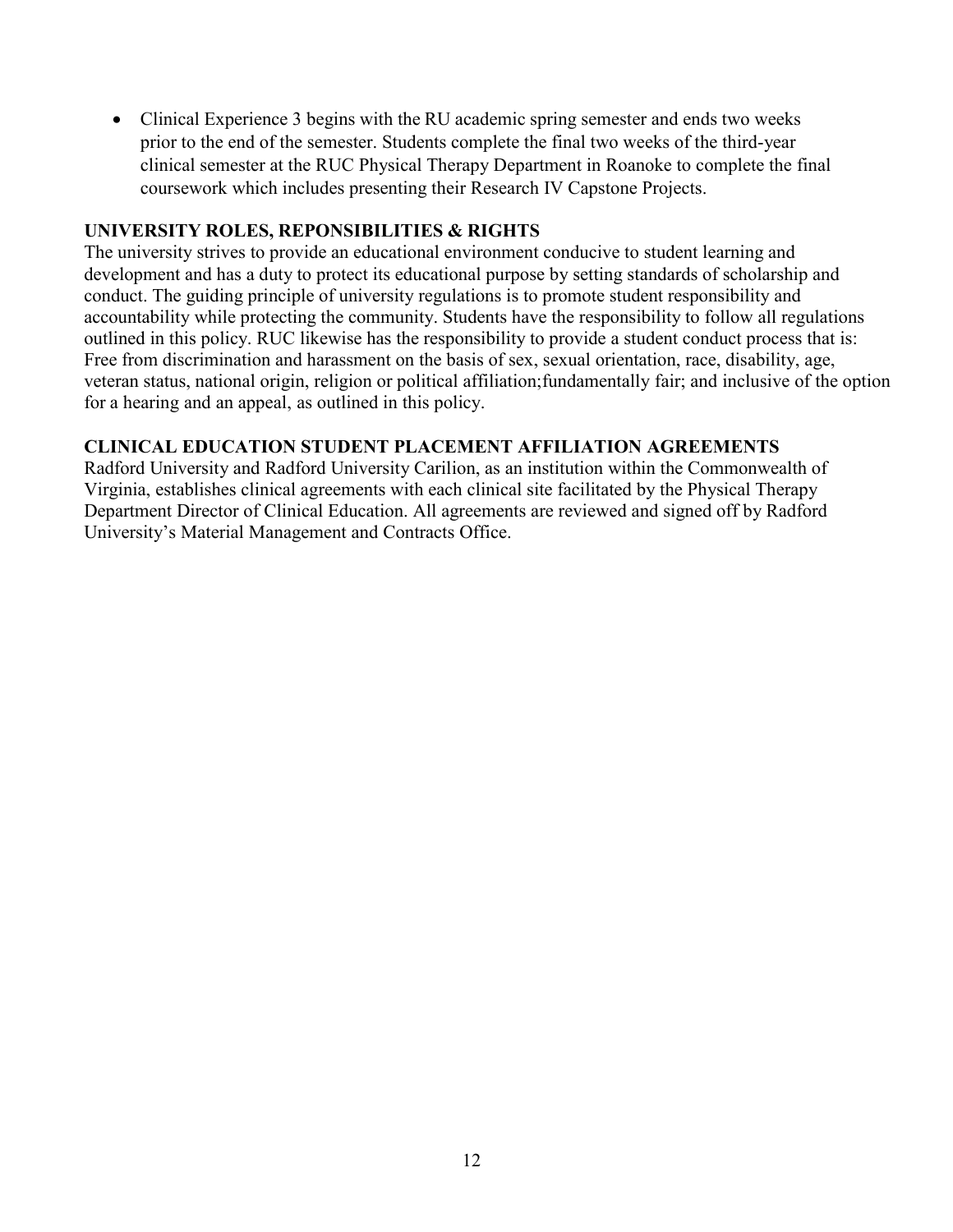#### <span id="page-12-0"></span>**Example of blank MOA agreement**

#### **MEMORANDUM OF AGREEMENT FOR AFFILIATION BETWEEN RADFORD UNIVERSITY AND [NAME OF FACILITY]**

This **Memorandum of Agreement (AGREEMENT)** is entered into on this\_**\_\_\_\_\_\_\_**\_, is to establish an **AGREEMENT** between **Radford University (UNIVERSITY)** and **\_\_\_\_\_\_\_\_\_\_\_\_ (FACILITY)**, collectively referred to as the **PARTIES,** in regard to their cooperation in the implementation of **PHYSICAL THERAPY** student education. The **PARTIES** to this **AGREEMENT**, in consideration of mutual covenants, promises and agreements herein contained, agree as follows:

#### **WITNESSETH:**

**WHEREAS**, the **UNIVERSITY** is the operator of the Physical Therapy Program which require clinical educational experiences, and;

**WHEREAS,** the **FACILITY** is the operator of a facility in which such educational experiences presently exist, and;

**WHEREAS,** the **PARTIES** herein referred to are desirous of entering into the **AGREEMENT** for the express purpose of setting forth clearly and accurately a complete and detailed statement of their respective agreements and responsibilities during the term of the **AGREEMENT**;

**NOW THEREFORE,** the **UNIVERSITY** and the **FACILITY**, functioning collaboratively, herein agree to carry out the responsibilities as set forth in this **AGREEMENT.**

The **UNIVERSITY** agrees to:

- 1. Assume and maintain full responsibility for the planning and administering of the Physical Therapy Program, including programming, curriculum content, and designation of the Director of Clinical Education (D.C.E).
- 2. Be responsible for the student and D.C.E. compliance with **FACILITY** rules and regulations during clinical affiliation with the **FACILITY**.
- 3. Provide orientation to the educational program for the appropriate **FACILITY** employees prior to the beginning of each student clinical experience.
- 4. Provide and maintain on-going communication with the **FACILITY'S** assigned Center Coordinator of Clinical Education and arrange feasible on site visits.
- 5. Communicate with the **FACILITY'S** assigned Center Coordinator of Clinical Education at the time mutually agreed upon, to plan schedule of student assignments which include the student's name, level of academic preparation, length, dates and type of clinical education experience.
- 6. Seek mutual agreement with FACILITY regarding days and hours for student assignments to the FACILITY.
- 7. Ensure that all students complete HIPAA and FERPA awareness training prior to the start of their clinical education. The HIPAA and FERPA awareness training is provided by the **UNIVERSITY** and a Certificate of Training with the specific date(s) the training was completed and signed by the instructor will be provided to the **FACILITY** per their request.
- 8. **UNIVERSITY** agrees to pay **FACILITY** a fee upon receipt and approval of the Clinical Practice Instrument an agreed upon amount not to exceed **\$1,000 (ONE THOUSAND DOLLARS)/**per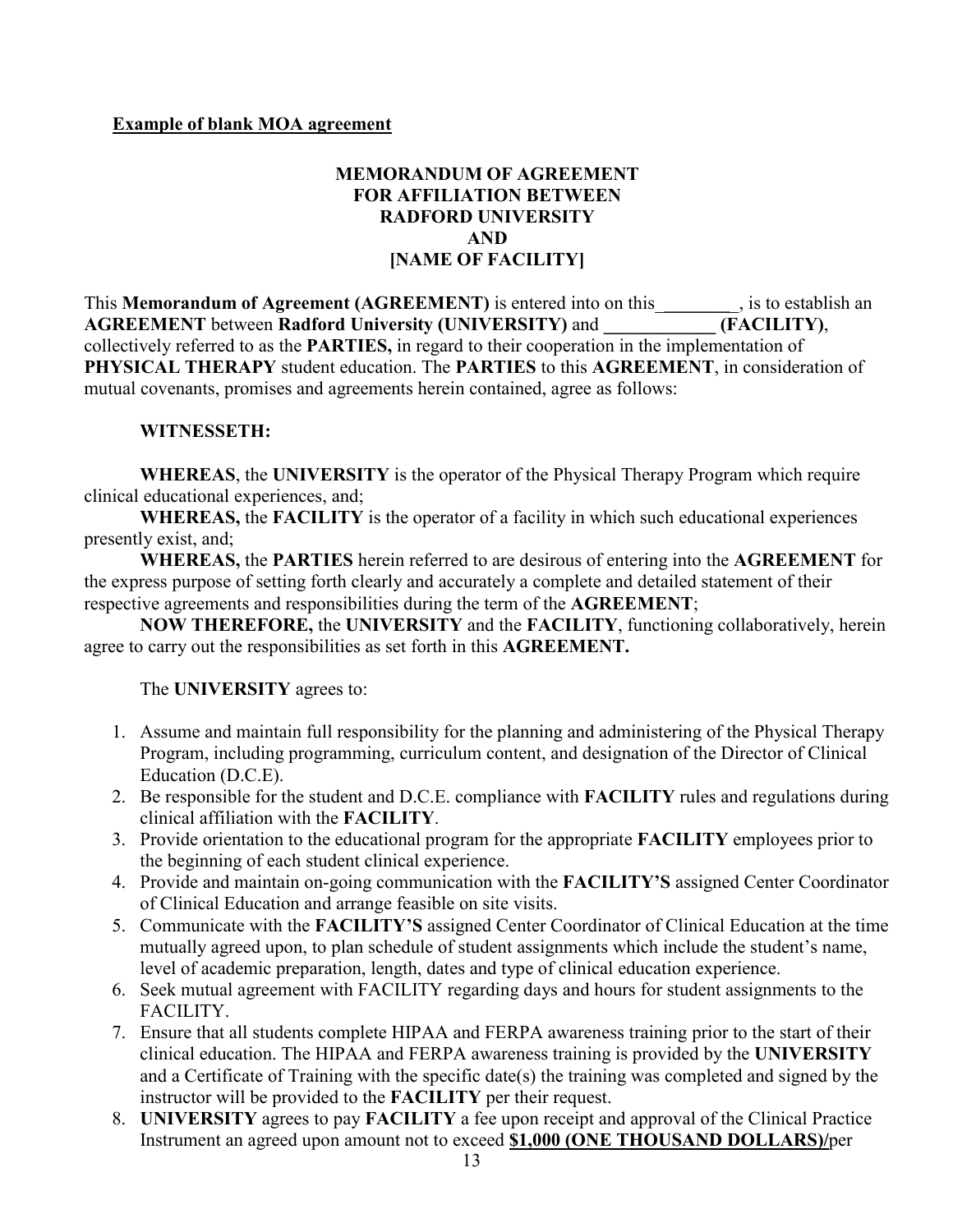student. Each Clinical Practice Instrument will reference Radford University, Physical Therapy Program, student name, and clinical experience time period. Clinical Practice Instrument must be submitted to the **UNIVERSITY** D.C.E. within Physical Therapy Department. Payment to FACILITY will be made within thirty days of completion of the clinical program, or receipt of the Clinical Practice Instrument, whichever is later.

Radford University is an agency of the Commonwealth of Virginia, and, as such, the Commonwealth of Virginia Risk Management Plan, a financial plan of risk management that is in the nature of self-insurance, administered in accordance with the Code of Virginia (1950), as amended, applies to Radford University. The Risk Management Plan is comparable to coverage pursuant to commercial general liability insurance with limits of \$100,000.00 per claim for tort claims against the Commonwealth and \$2,000,000.00 per claim with respect to officers, employees, and agents of the Commonwealth, as well as students participating within the authorized scope of a clinical internship, externship, or other education program in order to meet pedagogical requirements.

The **FACILITY** agrees to:

- 9. Provide supervised learning experiences for the affiliating student. Qualified personnel will be provided by the **FACILITY** to directly supervise the student during the clinical experience. The **FACILITY** shall designate and submit in writing to the **UNIVERSITY** the name and professional and academic credentials of the person to be responsible for the educational program hereinafter referred to as the Clinical Instructor.
- 10. Inform the **UNIVERSITY,** in writing, at least four (4) months in advance of the Number of students that will be accepted for affiliation for any given period of time and will be dependent in part on its philosophy, available space, patient population, and qualified employees.
- 11. Provide for orientation of the **UNIVERSITY** appointed D.C.E and students regarding **FACILITY'S** policies and procedures.
- 12. To inform the **UNIVERSITY** in writing at least four (4) months in advance of any student affiliation of medical tests or procedure related to occupational health or safety which it requires for students placed at its facility.
- 13. Allow time for Clinical Instructor and/or Center Coordinator of Clinical Education to meet periodically with the **UNIVERSITY** appointed D.C.E. to discuss mutual concerns.
- 14. Upon reasonable request, permit inspection of its clinical educational facilities, student records, or other such items as may pertain to the Clinical Education Program utilized by the students, **UNIVERSITY**, or appropriate agencies.
- 15. To make reasonable attempts to gain access to emergency first aid treatment, in case of accident or illness to students while in clinical placement/assignment. The **FACILITY** shall not bear the cost of the emergency treatment or any other health care services provided to the students.
- 16. Allow student during clinical affiliations at **FACILITY** to utilize facilities and resources including supplies and equipment of the **FACILITY** that are essential for clinical experiences.
- 17. Permit the use of parking facilities by students and D.C.E. for clinical affiliation purposes with **FACILITY**.
- 18. The **FACILITY'S** representative will complete and submit an electronic or paper copy of the Clinical Practice Instrument to the **UNIVERSITY'S** D.C.E. of the Department of Physical Therapy within five (5) calendar days of the completion of the student's clinical internship. The Clinical Practice Instrument document will be used to process agreed upon fee to **FACILITY**.
- 19. The **FACILITY** will provide the student with information regarding the requirement to participate in random or required screenings (such as drug screens) and background checks.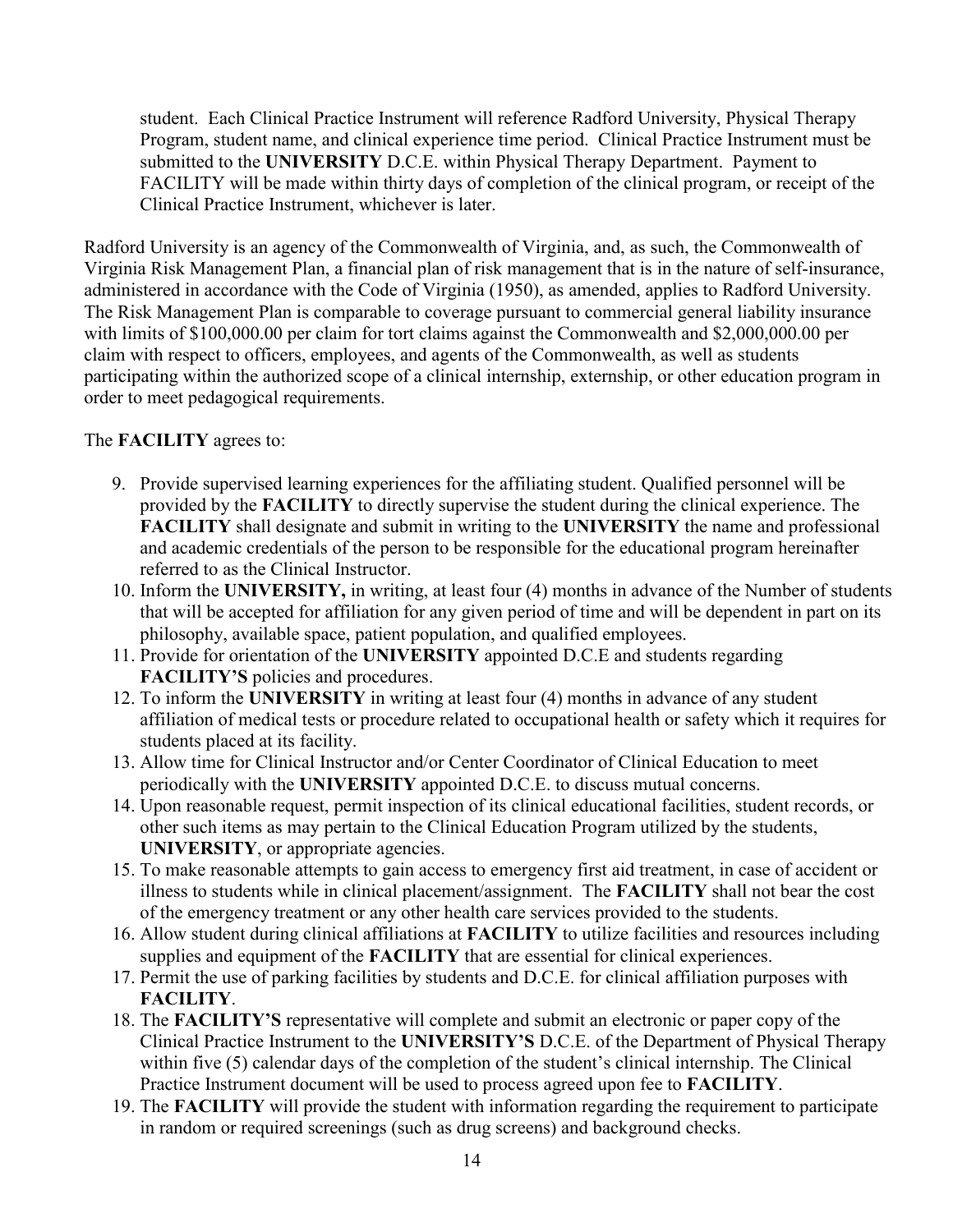20. The **FACILITY** will provide the student with information regarding any costs which are the responsibility of the student.

#### It is **MUTUALLY** agreed that:

- 21. The **FACILITY** or **UNIVERSITY** may terminate, upon reasonable cause, the clinical placement of any student whose work performance is unsatisfactory or whose physical and/or mental health renders her/him unable to perform the essential requirements of the program with reasonable accommodations. Prior to termination, the **FACILITY** will provide the student and **UNIVERSITY** written notice of the proposed termination and reasons therefore, and shall furnish the student and the **UNIVERSITY** a reasonable opportunity to respond to such notice; provided, where the student's health or performance poses imminent danger to self or others, suspension may be effective upon verbal notice and verbal opportunity to respond thereto, and the procedures for termination herein described may be implemented subsequent to the suspension.
- 22. Representatives of both the **UNIVERSITY** and the **FACILITY** shall discuss issues of mutual concern and whether or not any changes are necessary in their agreement prior to renewal.
- 23. The students and the D.C.E of the **UNIVERSITY** shall function in cooperation with the **FACILITY**. The **UNIVERSITY** will inform the student that she/he is not to be considered an employee of the **FACILITY** for the purposes of wages, fringe benefits, worker's compensation, unemployment compensation, social security or any other purpose solely because of their participation in the clinical affiliation with the **FACILITY.**
- 24. The **Physical Therapy** Education Program shall be the responsibility of, and under the control and supervision of the **UNIVERSITY** and shall be administered through its employees. Client services shall be the responsibility of the **FACILITY**, its administration and its personnel.

#### **25. CONFIDENTIALITY.**

In consideration for **UNIVERSITY'S** affiliation with **FACILITY** and the right of **UNIVERSITY** to further its educational mission at or through **FACILITY** and in view of the confidential nature of information which may be secured by the **UNIVERSITY** while affiliated with **FACILITY**, **UNIVERSITY**, and its agents, representatives, employees, Faculty, contractors and students agree to hold confidential all knowledge and information obtained about **FACILITY** and any of its related facilities, including, but not limited to patient information, operational information, information regarding the business of **FACILITY**, its policies, procedures guidelines or processes, and information regarding its agents, representatives, employees, contractors and staff both credentialed and non-credentialed.

**UNIVERSITY** agrees to execute such additional documents as deemed necessary by **FACILITY** to evidence the **PARTIES'** compliance with the HIPAA as defined above, possibly including, but not limited to, business associate agreements or other agreements necessary for conformance therewith.

**UNIVERSITY** recognizes that its obligations under the confidentiality portion of this **AGREEMENT** amount to material consideration for allowing the **UNIVERSITY** the right to participate in educational opportunities at **FACILITY** or its facilities.

#### **26. MISCELLANEOUS.**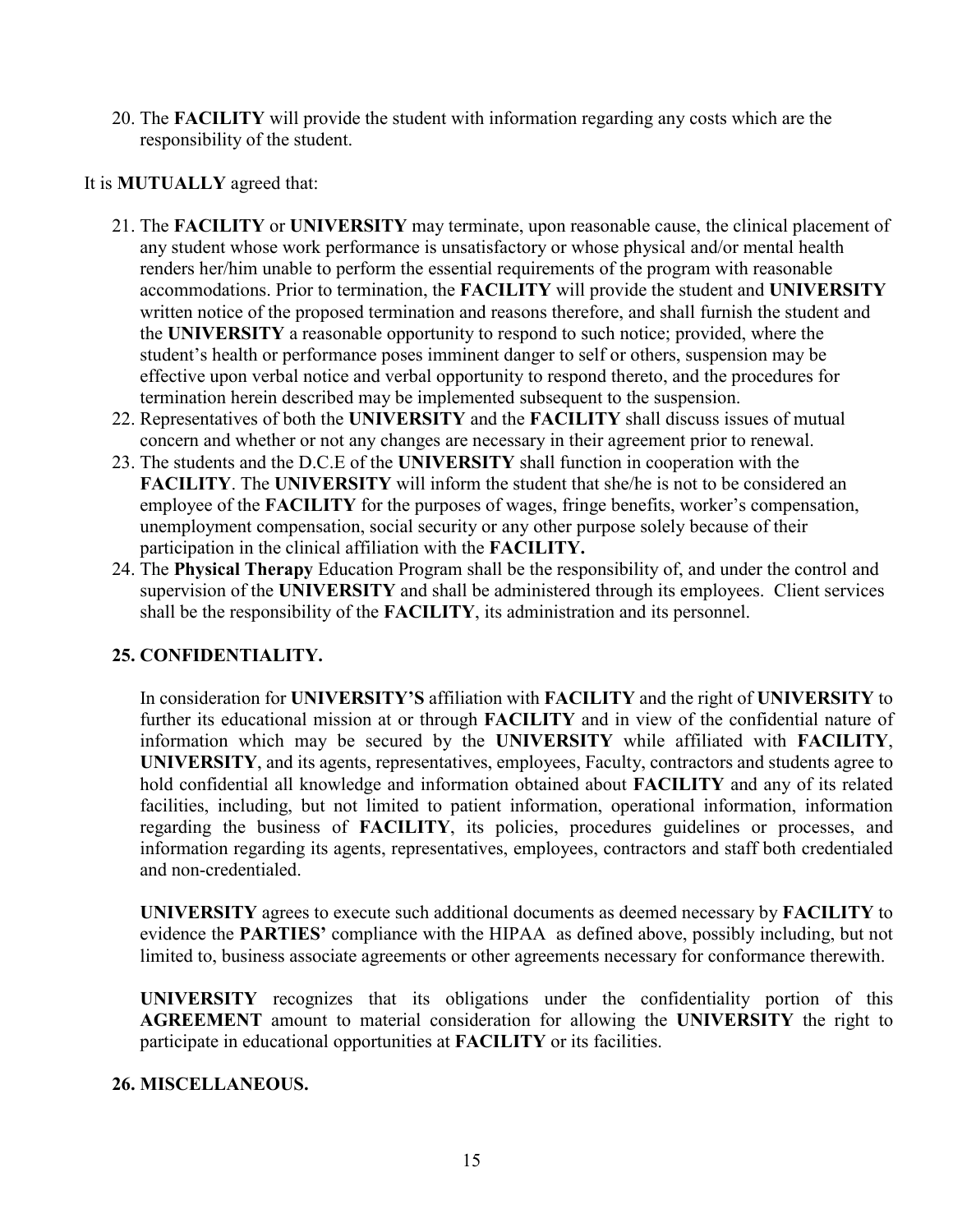- A. **ASSIGNEMENT.** This **AGREEMENT** may not be assigned without prior written consent of both **PARTIES**.
- B. **CHOICE OF LAW**. This **AGREEMENT** shall be governed by the laws of the Commonwealth of Virginia.
- C. **NON-DISCRIMINATION**. Neither **PARTY** will discriminate on the basis of age, sex, race, religion, national origin, or disability.
- D. **ENTIRE AGREEMENT**. This **AGREEMENT** contains the entire **AGREEMENT** between the **PARTIES** regarding the subject matter hereof and shall supersede any prior **AGREEMENTS** between the **PARTIES**.
- E. **WAIVER.** No failure by either Party to insist upon strict performance of any covenant, term or condition of this Agreement or to exercise a right or remedy hereunder shall constitute a waiver. No waiver of any breach shall affect or alter this Agreement, but each and every covenant, condition and term of this Agreement shall continue in full force and effect with respect to any other existing or subsequent breach.
- F. **INDEPENDENT CONTRACTORS**. In the performance of the responsibilities outlined herein, it is mutually understood and agreed that each **PARTY** is at all times acting and performing as an independent contractor. It is agreed by the **PARTIES** hereto that no work, act, commission or omission of either **PARTY** shall be construed to make or render one **PARTY** the agent, employee or servant of the other **PARTY**.
- G. **NO THIRD PARTY BENEFICIARIES.** This Agreement is entered into by and between the Parties hereto and as such no person or entity shall be deemed or construed a third party beneficiary hereunder.
- H. **SEVERABILITY**. The invalidity or unenforceability of any particular provision of this Agreement shall not affect the other provisions hereof, and this Agreement shall be construed in all respects as if such invalid or unenforceable provisions were omitted.
- I. **NOTICES**. Any notice or other communication required by this **AGREEMENT** shall be in writing and shall be deemed given if hand delivered, sent via overnight mail by a reputable overnight courier, such as FedEX, or sent postage prepaid by a certified or registered mail, return receipt requested, or via electronic mail or facsimile addressed as follows:

If to **UNIVERSITY**: RADFORD UNIVERSITY PROCUREMENT AND CONTRACTS POB 6885 RADFORD, VIRGINIA 24142

- CC: RADFORD UNIVERSITY WALDRON COLLEGE OF HEALTH AND HUMAN SERVICES PHYSICAL THERAPY DEPARTMENT POB 6986 RADFORD, VIRGINIA 24142
- Contact: PHIL CRIGGER CONTRACT AND AGREEMENT COORDINATOR Radford University Procurement and Contracts PO Box 6885 Radford, VA 24142 540-831-7619 (telephone)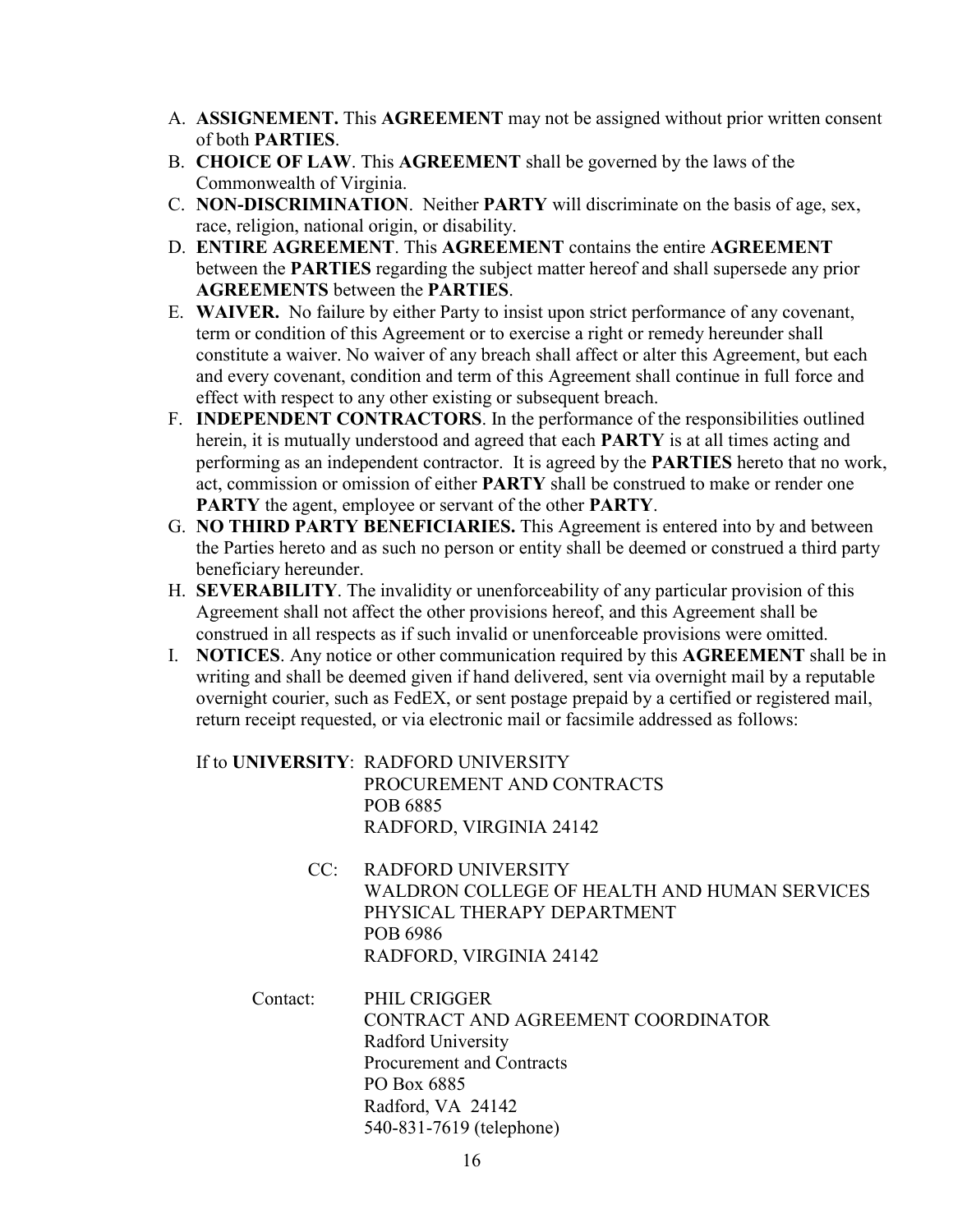#### 540-831-5946 (fax)

RENEE HUTH DIRECTOR OF CLINICAL EDUCATION RADFORD UNIVERSITY DEPARTMENT OF PHYSICAL THERAPY 101 ELM AVENUE 8TH FLOOR, ROOM 829 ROANOKE, VIRGINIA 24013 (540) 224-6673 (telephone) (540) 224-6660 (fax) rhuth@radford.edu (email)

#### If to **FACILITY**:

or to such other addresses or persons as may be furnished from time to time in writing by one party or the other party. The notice shall be effective on the date of delivery if delivered by hand, the date of delivery as indicated on the receipt if sent via overnight mail, or the date indicated on the return receipt whether or not such notice is accepted by the addressee.

J. **FORCE MAJEURE**. The performance of the Memorandum of Agreement by either party shall be subject to force majeure, including but not limited to acts of God, fire, flood, natural disaster, war or threat of war, acts or threats of terrorism, civil disorder, unauthorized strikes, governmental regulation or advisory, recognized health threats as determined by the World Health Organization, the Centers for Disease Control, or local government authority or health agencies (including but not limited to the health threats of COVID-19, H1N1, or similar infectious diseases), curtailment of transportation facilities, or other similar occurrence beyond the control of the parties, where any of those factors, circumstances, situations, or conditions or similar ones prevent, dissuade, or unreasonably delay the Clinical Educational Experience, or where any of them make it illegal, impossible, inadvisable, or commercially impracticable to hold the Clinical Educational Experience or to fully perform the terms of the Memorandum of Agreement. The Memorandum of Agreement may be cancelled by either party, without liability, damages, fees, or penalty, and any unused deposits or amounts paid shall be refunded, for any one or more of the above reasons, by written notice to the other party.

The **AGREEMENT** shall be effective from the date of its execution and shall remain in effect for a fouryear period to meet the Commission Accreditation in Physical Therapy Education (CAPTE) requirements and Radford University's Doctor of Physical Therapy curriculum's clinical internship obligation to our students.

This **AGREEMENT** will be reviewed annually prior to expiration date and will automatically renew unless otherwise indicated by one of the **PARTIES**. All renewals will be for an additional **four-year period** as agreed upon both **PARTIES**.

This **AGREEMENT** may be changed or discontinued by either party with sixty (60) days written notice at any time during the period of the **AGREEMENT**. However, if an academic semester and clinical affiliation has commenced, the **AGREEMENT** shall remain in effect through the completion of that semester and clinical affiliation.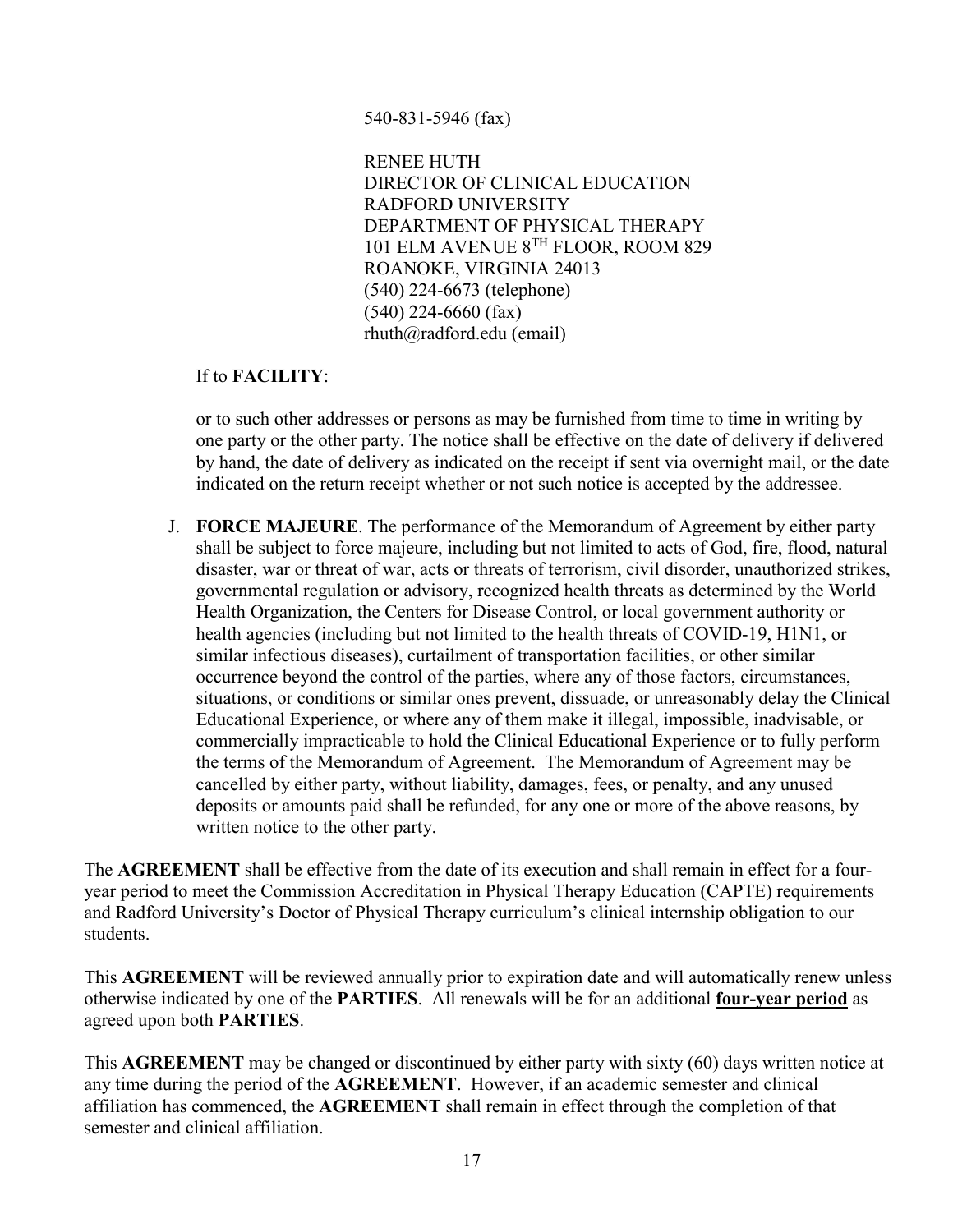This **AGREEMENT** must be revised or modified by mutual consent. All modifications must be in writing and signed by an official of the **UNIVERSITY** and **FACILITY**.

#### **PROCUREMENT AND CONTRACTS - DESK TOP PROCEDURES**

DEPARTMENT: PHYSICAL THERAPY TITLE OF FORM: MEMORANDUM OF AGREEMENT AFFILIATION W/BUDGET PROCEDURE:ID PC-005-DPT-MOA-FY14 EFFECTIVE DATE: 2020

#### **PROCEDURES AND DISTRIBUTION OF MOA STANDARD AFFILIATION AGREEMENT PROCEDURE [ID # PC-003-SAA]EFFECTIVE JULY 2013:**

- 1. ANY CHANGES TO THE OAG APPROVED AFFILIATION AGREEMENT MUST RECEIVE PRIOR APPROVAL BY THE DIRECTOR OF PROCUREMENT AND CONTRACTS, OR DESIGNEE.
- 2. IF APPROVED, OR NO CHANGES WERE MADE:
	- A. DEPARTMENT/SCHOOL SENDS STANDARD AFFILIATION AGREEMENT TO ORGANIZATION TO SIGN
	- B. ORGANIZATION SIGNS AND RETURNS AGREEMENT TO DEPARTMENT/SCHOOL
	- C. DEPARTMENT FACULTY DESIGNEE SIGNS AGREEMENT AND RETAINS A COPY FOR DEPARTMENTAL RECORDS
	- D. DEPARTMENT/SCHOOL SENDS ORIGINAL TO PROCUREMENT AND CONTRACTS TO RETAIN (POB 6885).
	- E. DEPARTMENT/SCHOOL SENDS A COPY OF THE SIGNED AFFILIATION AGREEMENT TO ORGANIZATION FOR THEIR RECORDS.
	- F. PROCUREMENT & CONTRACTS COBBLESTONE FILE NAME SAA-FY -[DEPARTMENT/SCHOOL]- [ORGANIZATION]
- 3. DPT MOA PAYMENT FORM
	- A. WITHIN 30 DAYS OF THE COMPLETION OF EACH SUCCESFUL STUDENT EXPERIENCE, FACILITY PROVIDES DPT WITH A CLINICAL PRACTICE INSTRUMENT REFERENCING ALL REQUIRED ITEMS AS STATED IN ADDENDUM.OFTHE MOA.
	- B. DPT COMPLETES DPT MOA PAYMENT FORM FOR EACH STUDENT PLACED AT FACILITY.
	- C. DPT SENDS COMPLETED DPT MOA PAYMENT FORM AND A COPY OF MOA TO ACCOUNTS PAYABLE (POB 6906)
	- D. ACCOUNTS PAYABLE PROCESSES PAYMENT TO FACILITY BASED ON INFORMATION PROVIDED ON DPT MOA PAYMENT FORM
	- E. REFERENCE:

PROCEDURE ID: PC-005-DPT-MOA-FY14 DPT MOA PAYMENT FORM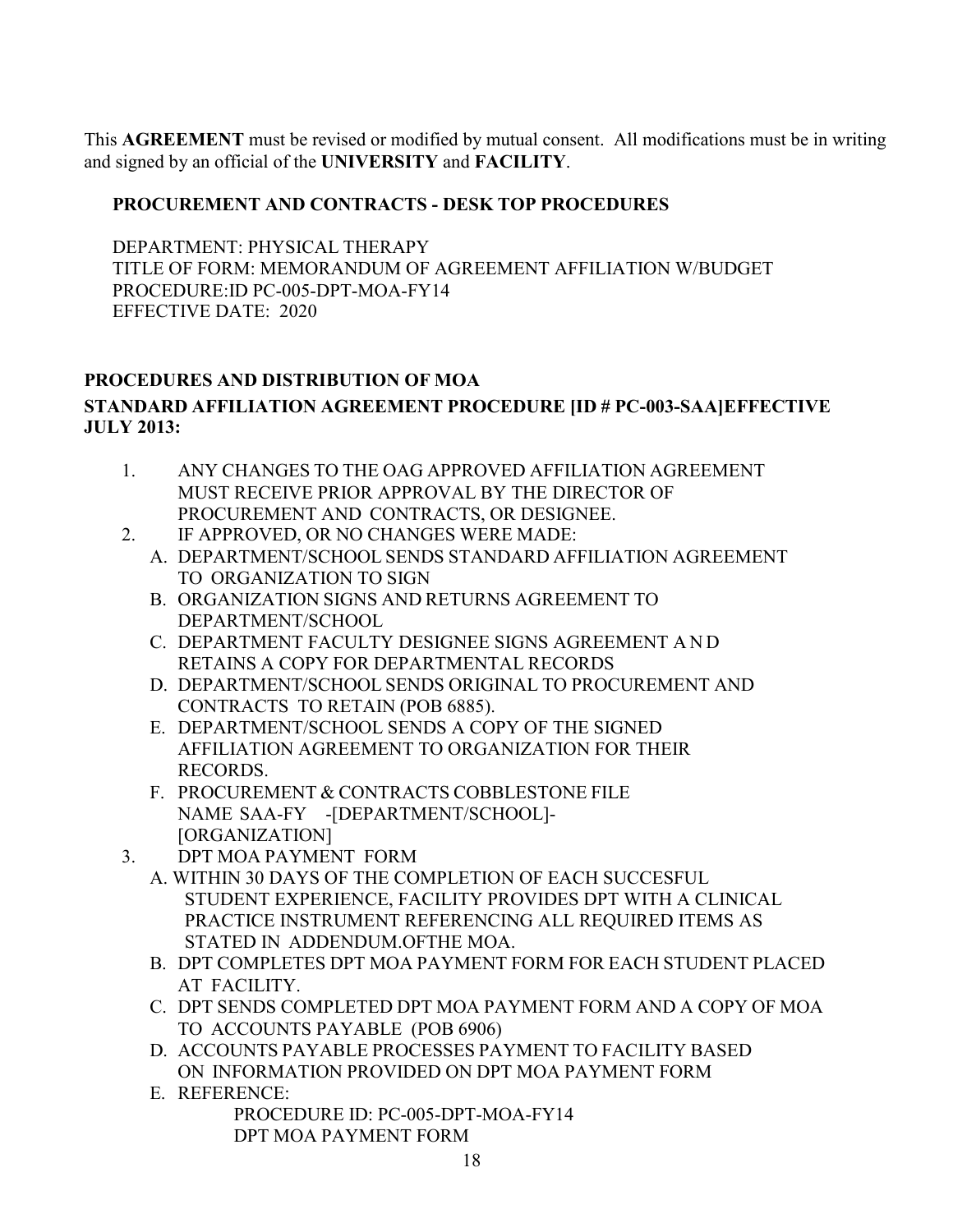#### **DPT MOA PAYMENT FORM**

This DPT MOA Payment Form is designed for the specific purpose of processing payment fora fully **executed MOA after the completion of requirements stated in Section 9. of the MOA. DPT sends this completed form with a copy of the MOA to Accounts Payable (PO Box 6906) for processing. Keep a copy for department records. Do not email this form if a SSN is provided.**

| Banner Number of<br>Facility              |                                                                                                                                                 |
|-------------------------------------------|-------------------------------------------------------------------------------------------------------------------------------------------------|
| Facility Tax ID Number                    | Check the appropriate box if above number is one of the following:<br>XFIN–Federal Tax Identification Number, or □SSN–Social Security<br>Number |
| <b>Facility Name</b>                      |                                                                                                                                                 |
| <b>Facility Payment</b><br><b>Address</b> |                                                                                                                                                 |
| <b>Business</b><br>Purpose/Justification  | Radford University DPT Student Name under direct clinical<br>supervision of <i>Clinical Instructor(s)</i> within facility during:               |
| <b>Total Amount</b>                       |                                                                                                                                                 |
| <b>Banner Account</b>                     | <b>FUND</b><br><b>ORGANIZATION</b><br><b>ACCOUNT</b><br><b>PROGRAM</b><br>$\frac{0}{0}$                                                         |
| <b>Department Contact</b>                 | <b>Phone Number</b><br>Name                                                                                                                     |
| <b>Requestor Signature</b>                |                                                                                                                                                 |
|                                           | <b>Printed Name</b><br>Signature<br>Date                                                                                                        |
| Approver Signature                        | <b>Printed Name</b><br>Signature<br>Date                                                                                                        |
| <b>Accounting Services</b><br>Use Only    | Date Received:<br>Date Processed:                                                                                                               |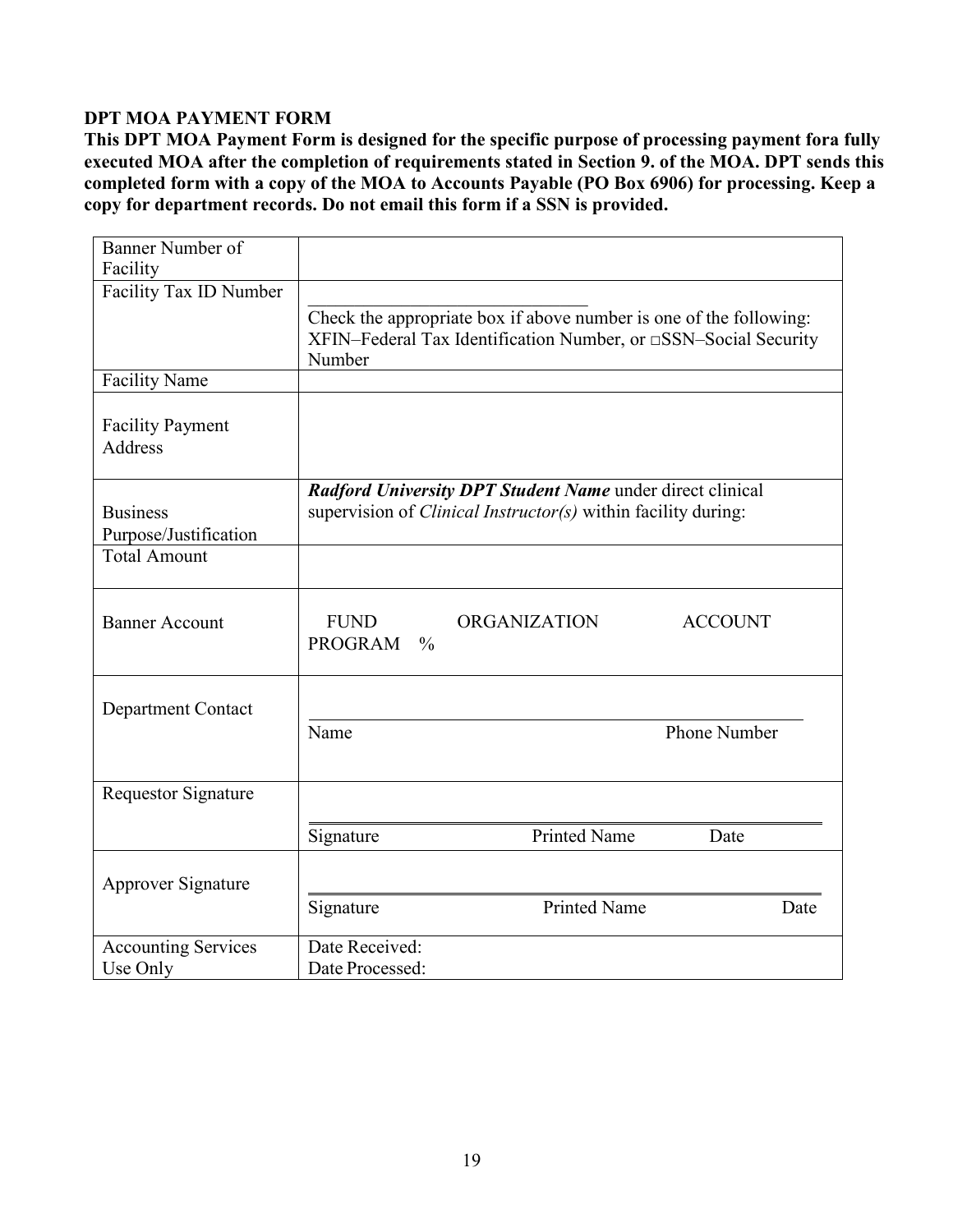#### <span id="page-19-0"></span>**STUDENT ROLES, RESPONSIBILITIES & RIGHTS IN CLINICAL EDUCATION**

Students are required to follow all regulations outlined in the University's Standards of StudentConduct Handbook, the Department Student Handbook and Clinical Education Handbook.

#### <span id="page-19-1"></span>**PRE/CLINICAL EDUCATION REQUIREMENTS**

**CPR Certification:** The **American Heart Association BLS-C Health Care Provider CPR** course is required. Renewal for the AHA/BLS-C certification is every two years. RUC offers CPR courses throughout the year. CPR certification must be current throughout clinical education experiences. In the circumstance CPR lapses during a clinical experience, the student may be removed from the clinic for not meeting standards of practice as dictated by accrediting hospital/practice agencies and the RUC DPT Program.

**Criminal Background and Drug Screen Requirement:** Radford University RUC DPT programutilizes Castlebranch (https://mycb.castlebranch.com/) for all clinical education preclinical background checks, drug screens and the health tracker system. **Students are required to pay for, complete and successfully pass a Castlebranch Background and Drug Screen each preclinical semester.** If background and/or drug screen results are not received in the identified time period, students will be restricted from attending clinical experiences.

Background and drug screen results may prevent student participation in assigned clinical experiences and DPT program dismissal. Students are reminded that assigned clinical sites may require additional preclinical screenings in addition to these RUC DPT requirements.

In the circumstance that a student's background/drug test is negative or flagged, the RUC clinical clearance coordinator will bring this to the attention of the DCE. The DCE will bring this to the attention of the student. The DCE will refer to the current clinical agreement with the organization where the student is currently assigned. Based on the current clinical agreement, the DCE may be required to share this information with the external assigned clinic and in that case, the assigned organization will determine whether or not to allow the student to attend clinic. If the assigned clinic refuses to accept astudent based on a background or drug test, the student's case will be reviewed by the Clinical Education Review Committee and the program director for next steps. Next steps may include delay in attending clinical education sites; the student being assigned directly to an alternative site as available; a delay in graduation; or dismissal from the program.

#### **In summary:**

- RUDPT Students will complete a drug test and background check during each preclinical semester prior to each clinical experience. These records are available to the program administrative assistant, program director and DCE via Castlebranch login and password.
- Clinical sites may require their own background and drug testing in addition to those required by the department. Students are responsible for these additional expenses. These must be completed in a timely manner in order to attend the clinical experience assigned.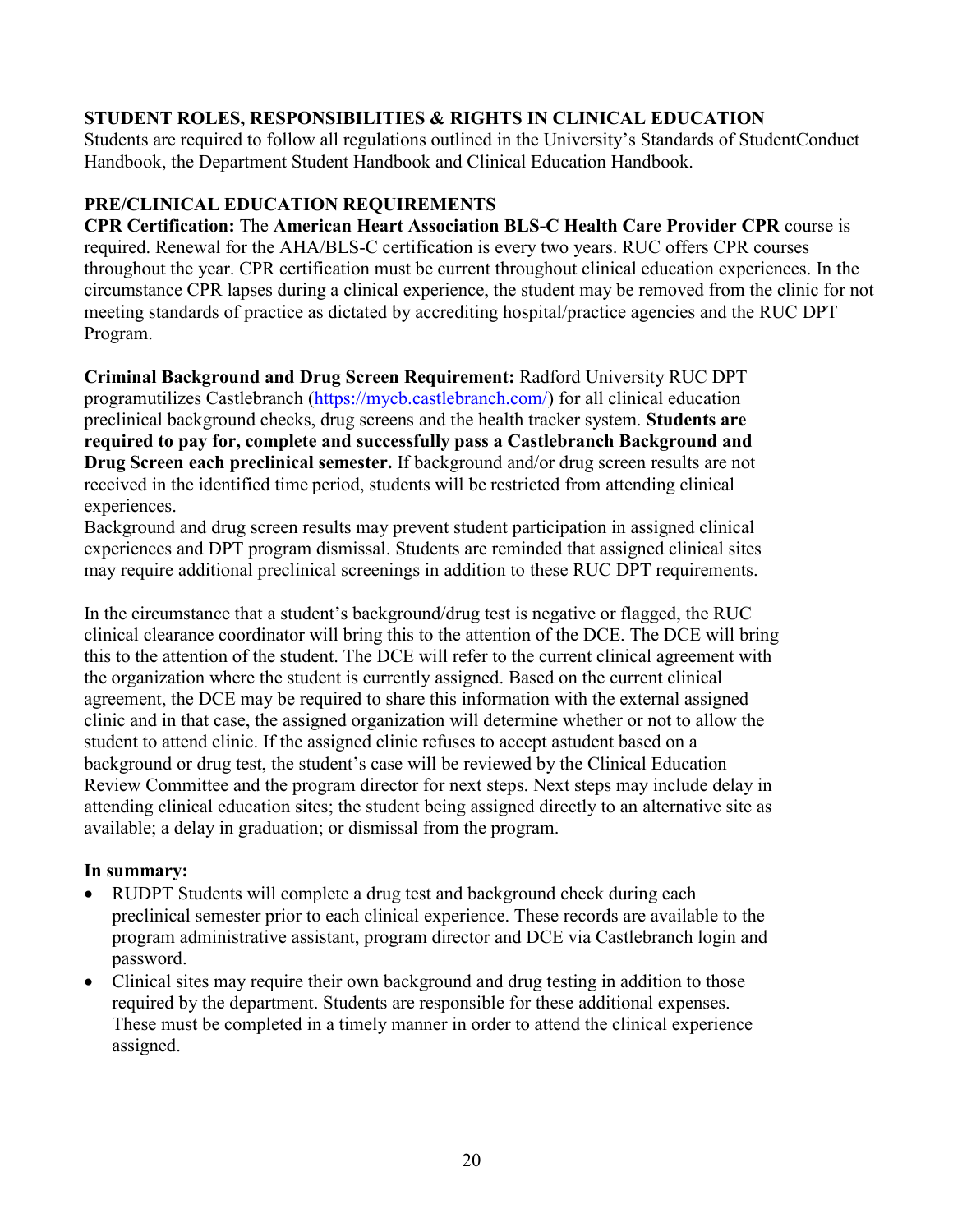#### **RUC DPT uses the Castlebranch tracker system to safely store student health records, including PPD/Quantiferon Gold and Immunizations.**

**The Castlebranch tracker system is separate from university admissions requirements.**

#### **For purposes of RUC DPT clinical education needs, students will be instructed how to purchase and access the Castlebranch tracker.**

- This information will be provided by the program early in the first summer semester.
- The RUC Clinical Clearance Coordinator, Director of Clinical Education, Program Director and program administrative assistant have access to these records.
- Students are strongly encouraged to make personal copies of completed health records. Student health forms must be updated on a yearly basis or as changes occur to meet the requirements of the University as well as the requirements of the student's assigned clinical sites.

During each preclinical semester students are required to provide up-to-date health immunizations, e.g., flu vaccination, and Tuberculin skin test (PPD/TST)/Quantiferon Gold records directly to the Director of Clinical Education via the Castlebranch online platform. Documentation of these health records are required to attend clinical placements, therefore students who have not maintained updated student health records per the RUC DPT department requirements will be precluded from clinical experiences.

Some clinical sites require a copy or originals of student health records, i.e. immunizations, ppds, flu shot, prior to the student's arrival to the assigned clinical site. If the records are not complete in a timely manner, the clinical site has the right to cancel the experience and the student will lose the clinical site assignment. No reassignments are guaranteed.

In the event where the student requests the DCE converse with the clinical site regarding studenthealth and medical needs, the DCE will be unable to do so until a FERPA authorization is completed and signed off by the student providing the DCE permission to do so.

**Health Insurance: Most site require health insurance, and some will request confirmation.**  Health insurance coverage is required and students will not be allowed to participate in clinical placements without their personal health insurance card uploaded on Castlebranch.

**HIPAA Policy:** All students are required to have participated in HIPAA training prior to their first clinical experience. This training occurs in the first fall and spring semesters prior to first clinical experience. A certificate will be provided by your professors of Theory and Practice II and Patient Management II after you have successfully met HIPAA requirements covered in these courses.

**Malpractice Insurance:** All students are covered by Radford University malpractice insurance while functioning as a RUC student in course related activities. In addition, some clinical sites require students carry their own malpractice insurance policy and students are referred to the Code of Virginia, the state's practice codes where the clinic is located, and/or the Global Education Office for more information.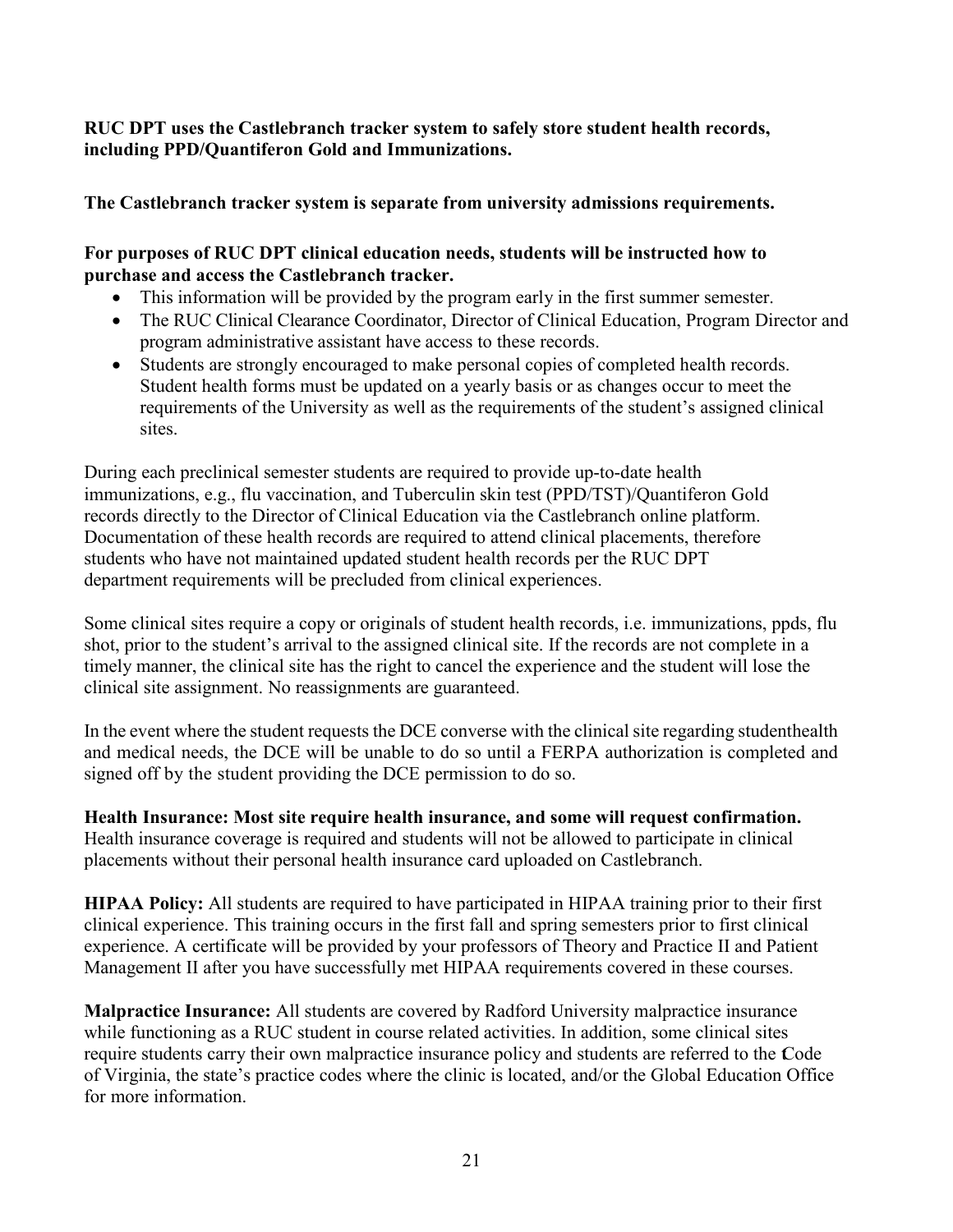**Release of Records:** The department will not release student information except as allowable per the university policy without obtaining the written consent of the student. A full statement of the Family Educational Rights and Privacy Act (FERPA) and information as to how students may exercise the rights accorded them by this policy are available from the office of the University Registrar or from the Dean of Students Office. Release of Records and Information is collected and secured within the D<sub>2</sub>L preclinical/clinical courses.

Students may revise the release of information form at any time by providing written notice to the Director of Clinical Education or the Department Program Director. The release of records form may be accessed on the RU registrar website:

[https://www.radford.edu/content/dam/departments/administrative/registrar/content](https://www.radford.edu/content/dam/departments/administrative/registrar/content-files/forms/FERPA-Form.pdf)[files/forms/FERPA-Form.pdf.](https://www.radford.edu/content/dam/departments/administrative/registrar/content-files/forms/FERPA-Form.pdf)

#### **University and federal laws permit the university to routinely release information in the following categories:**

- Student's name, local  $&$  home address, phone listing
- E-mail address
- Major field of study
- Participation in officially recognized activities & sports
- Weight & height of members of athletic teams
- Photograph
- Dates of attendance
- Degrees & awards received
- The Department of Physical Therapy may request students release additional records for the purposes of program improvement and accreditation reporting.

**Clinical Education Handbook:** The student will sign and submit directly to DCE an Acknowledgement of Clinical Handbook including updated editions during orientation and during each the preclinical semester. The most recent clinical handbook may be accessed on the department's clinical education page and within the preclinical course platform.

**Students are not Employees:** Students participating in the clinical educational program of the physical therapy program shall not be deemed employees of the clinical site for the purpose of compensation, fringe benefits, worker's compensation, unemployment, minimum wage laws, income tax withholding or socialsecurity.

**Scholarships**: Students may only receive monetary funding in the form of a scholarship to further their educational experience during the clinical experience(s).

#### **Student Contact with Clinical Sites and Clinical Instructors (CIs):**

- Student Clinical Letter: To assist with the best possible outcomes, students will be responsibleto write a letter of introduction to each of their assigned clinical instructors prior to each clinical experience which will be approved by the DCE. The DCE will email the approved letter, student's personal development plan, resume, and first week's goal sheet to assigned Clinical Instructors.
- Letters of introduction will include, but are not limited to:
	- describing how the student learns best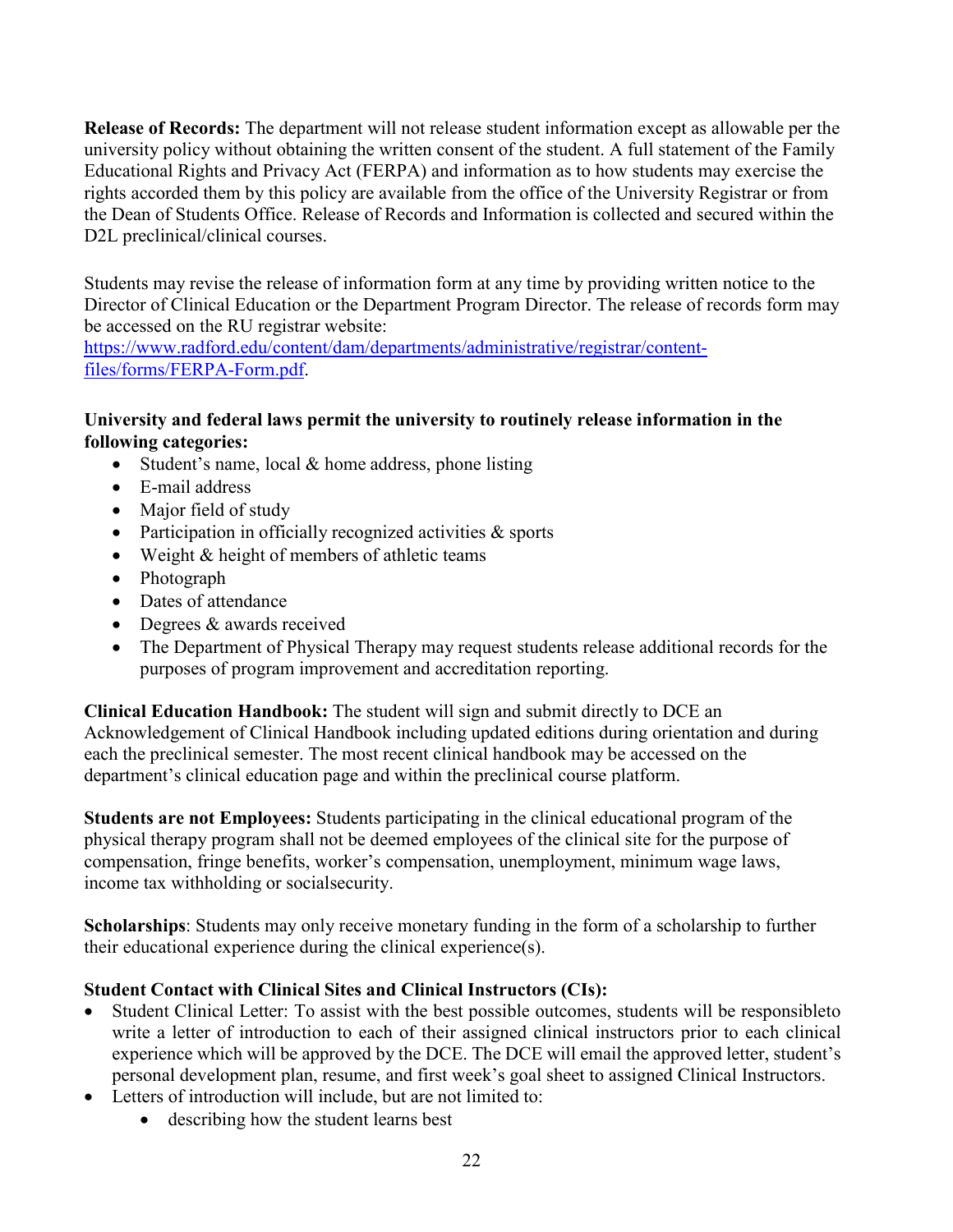- identifying personal strengths and needs, e.g., reference the Clinical Performance Instrument criteria.
- a list of desired personal experiences, goals, and outcomes from the clinical experience beyond course requirements.
- clinical curricular outcome expectations

**Student are to contact their assigned CI at least 3 weeks** prior to clinical rotations to review clinical site requirements, clinical instructor expectations, request a list of the most common diagnoses in order to best prepare for each experience, as well as ask questions regarding what to wear, where to park, etc. Students and Clinical Instructors should also exchange contact information prior to the first day of the clinical experience to maintain effective communication. Contact information may be directly accessed once students and CIs are linked by the DCE on the CPI. Students and Clinical Instructors should exchange contact information prior to the first day of the clinical experience.

• **In no circumstance is the student to contact clinical sites to request new clinical placements.**

**Attendance:** Clinical experiences are 12 weeks in duration and full time. The official RU policy states: "All students are expected to be officially registered and attend classes on a regularbasis. No absences of any nature will be construed as relieving the student from responsibility for the completion of all tasks assigned by the instructor. A student registering late for a class will be responsible for all work assigned and material covered during the class sessions missed due to late registration." Students who are not registered for a clinical education course while attending clinic risk removal from clinic and expulsion.

Students are expected to report to their clinical site prepared and on time. Absences other than those preapproved by both the DCE and the onsite Clinical Instructor will not be tolerated. Program faculty realizes that circumstances in life may occur that we cannot control such as personal or family medical emergencies, and in these cases, you are to contact the DCE as soon as safely possible.

Students presenting with flu like symptoms are encouraged to stay home for thesafety of their patients, clinicians and themselves. Please see the Leave and Excuse Policy below formore information regarding clinic absences.

#### <span id="page-22-0"></span>**RU DPT ABSENCE POLICY (Clinical Experience Courses)**

**Policy**: Full-time clinical attendance is required within each 12-week clinic experience based on theassigned clinical faculty's work schedule. Unexcused absences or repeated tardiness will result in grade reduction or course failure.

**Procedure**: The student will be expected to assume the work schedule of site assigned clinical faculty that equates to a full-time work schedule. A frequently asked student question is, "What is the expectation during holidays such as July 4<sup>th</sup> if my assigned clinician is working the holiday?" The answer is the same as every day: you follow your clinician's schedule.

In the event of illness, the student is responsible for notifying supervising clinical faculty prior to the start of the workday. The student is also responsible for notifying the DCE by email within 24 hoursof any absence from the clinic. Any absence during a clinical education course may require make-uptime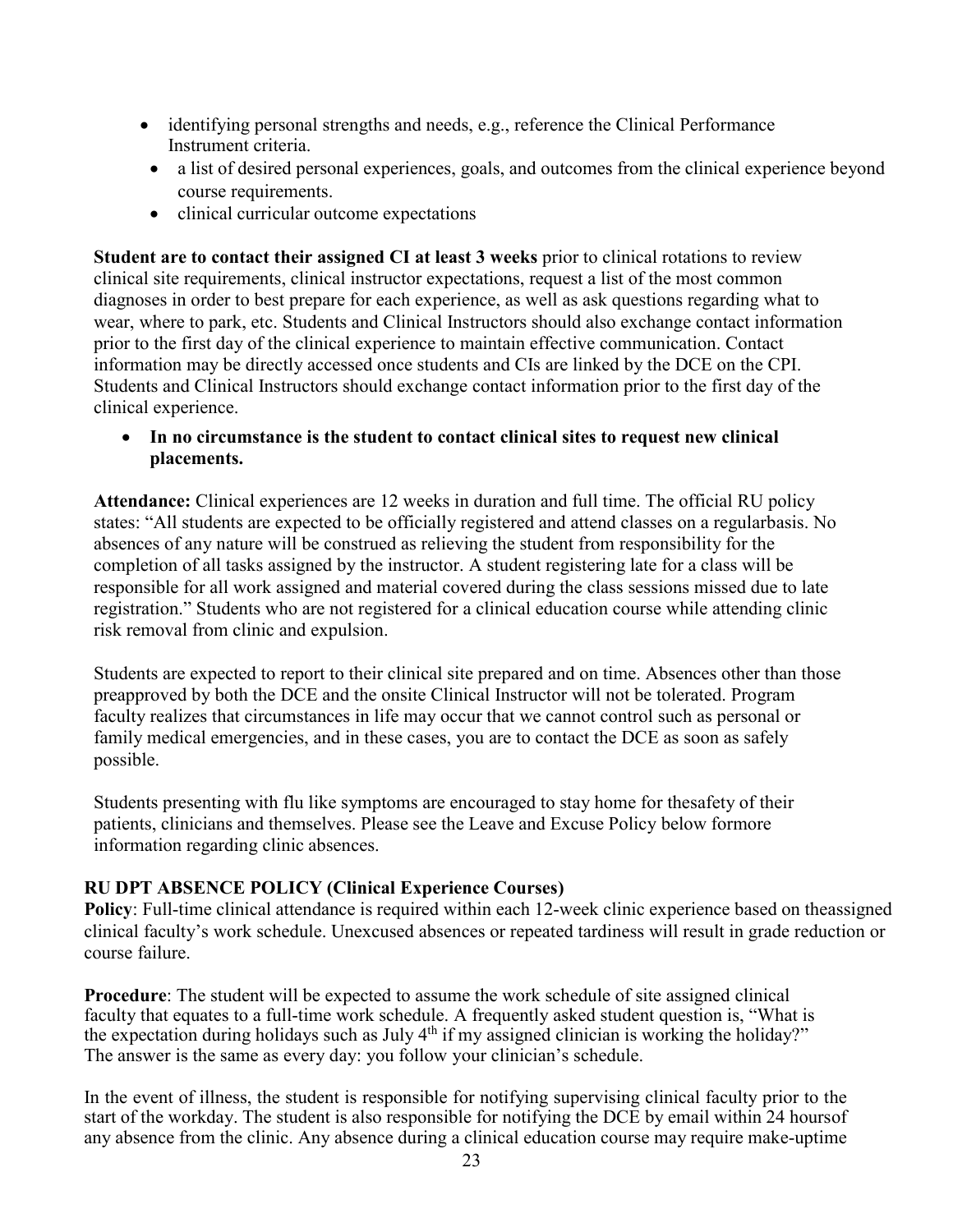scheduled at the discretion of the clinical faculty and is limited to clinical site availability. Repeated absences or tardiness may result in grade reduction (course grade reduced by 10% for each day missed without student informing their CI) or course failure.

- Student(s) are required to complete 3-full-time 12-week clinical experiences (or total fulltime equivalent) to fulfill RUC DPT clinical education curriculum requirements.
- Full-time clinical attendance is defined based on the concept of a 40-hour work week although each clinical site defines fulltime differently and the site's definition of full-time supersedes the otherwise 40-hour rule.
- Weekly goal reflections worksheets signed off by students and supervising Clinical Instructors confirm this requirement is met and are tracked by the Director of Clinical Education (DCE) or designee.
- Any emergent absences are required to be reported to the onsite assigned Clinical Instructor prior to the clinic day as feasibly possible.
- The student is responsible for notifying the DCE by email within 24 hours (EST) of any absence from the clinic. In emergent circumstances where calling or emailing is not possible, students may request the Clinical Instructor (or emergency contact) contact the DCE.
- Medical absences or illnesses longer than or equal to three (3) successive days require written medical release/documentation prior to returning to clinical experiences with copiesprovided to both the Clinical site and the DCE.
- Preplanned absences related to professional development such as conferences require prior approval by the DCE and CI prior to the start clinical experience.
- A plan of action will be established between the CI and student to address any make-up needs to maintain the expectation of full-time clinical status. The student is to emailthe DCE the dates of absence(s) and the proposed "make-up" plan.
- Repeated absences will be reviewed on an individual basis by the CI and DCE. Repeated absences or tardiness may result in grade deduction (course grade reduced by 10% for each day missed) or course failure.
- The availability of "make-up" time will be limited due to clinical site accessibility. This will potentially result in a postponement of graduation based on curricular lock-step requirements and local clinical site availability, and restricted semesters dedicated for clinical experiences.
- **If a student misses 1/3 or more of a clinical experience (time that equates to 4 full time weeks) may result in an "Incomplete" or "In-Progress" grade and the student may need to repeat an additional 12-week clinical experience. An individualized plan will be developed to ensure that student meets the curricular requirements.**

**Dress Code/Clinical Experience Attire:** Clinical dress is based on the student's assigned site'sdress code/policy. Contact your assigned clinical instructor for more information. Students are to follow the expected agency attire. A white, clean laboratory coat may be required and is to be purchased by the student.

In the circumstance where there is no written policy at the agency site, students are expected to follow the RUC DPT clinical dress policy that includes:

- RUC DPT photo badge ID which includes the RUC logo, StudentName, Photograph
- Pants are to be ankle length: no denim, no capris, and no shorts. No skirts or dresses.
- Footwear should be well maintained and presentable. Tennis shoes, sneakers, clogs, open-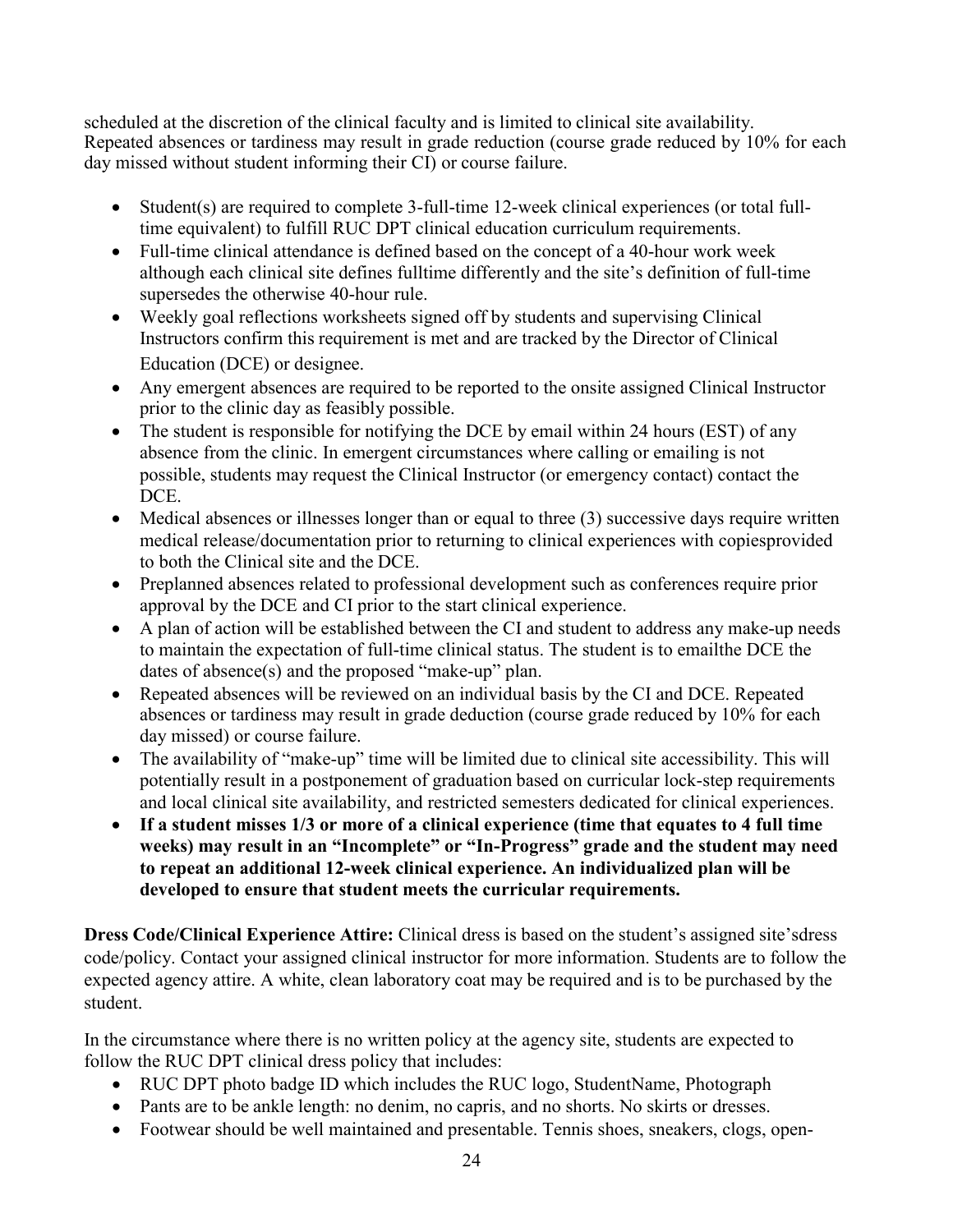toed or open heel styles are not acceptable unless allowable per the site's dress code/policy.

- Socks or stockings must be worn with shoes.
- Shirts and blouses should be tucked in or long enough as to not expose skin when bending, squatting, or transferring patients.
- Tattoos are not to be visible as possible.
- Also, students are not required to, but advised to minimize the number of rings on fingers or tape over rings, e.g., engagement rings with high settings, to prevent personal or patient injury, or loss/damage to personal property. For your safety, navel, nose, toe, and earrings are not acceptable.

**Housing & Meals:** Students are responsible for providing their own room and board, including the cost of housing and meals during all clinical experience.

**Travel / Transportation Policy:** Students are responsible for providing their own transportation to and from clinical experience, agencies, and sites. Adequate coverage of an automobile insurance must be maintained and is the personal responsibility of the student. Students should also be aware that transporting others (e.g., clients or patients utilizing a personal vehicle) makes them personally liable and are hereby advised not to not transport patients/clients during clinical experiences.

**Surveys:** Students are expected to complete surveys regarding the site, clinical instructor, and DCE for each clinical semester.

#### <span id="page-24-0"></span>**DIRECTOR OF CLINICAL EDUCATION, CLINICAL INSTRUCTOR ROLES, RESPONSIBILITIES & RIGHTS**

- Clinical assignments and courses are arranged and assigned by the Director of Education(DCE).
- Course objectives and clinical instructor expectations are mailed to Clinical Instructors at contracted sites to assist in reinforcing content currently presented in the classroom setting and for communicating outcome expectations.
- Expectations may also be found within the clinical education course syllabi and in course materials via the online d2l platform.
- Clinical experiences offer the opportunity for students to apply skills, knowledge and professional attributes gained through previous curricular experiences. The goal is for the clinical aspect of the curriculum to be diverse. The development of students to perform as entry-level practitioners of physical therapy before graduation is the most important factor in these assignments.
- To assist with the best possible outcomes, students will write a letter of introduction to each of their assigned clinical instructors prior to each clinical experience. Letters of introduction will include but are not limited to describing how the student learns best, his/her self-assessed strengths and needs, and a list of desired experiences, goals, and outcomes from the clinical experience. The DCE will share the student's letter with the assigned clinical instructor within the preclinical packet that includes at minimum the letter of introduction, resume, development plan and first week's goals.

#### **Director of Clinical Education Roles and Responsibilities:**

- Has oversight over the clinical education program within the RUC DPT curriculum.
- Administrative, managerial and educationally based.
- Ensures the development of student clinicians by providing students access to opportunities to practice physical therapy clinical skills.
- Develops, manages, coordinates, administers, analyzes and adjusts the clinical education program in order to meet the current APTA vision and practice expectations.
- Represents Radford University Carilion and the Radford University community at large and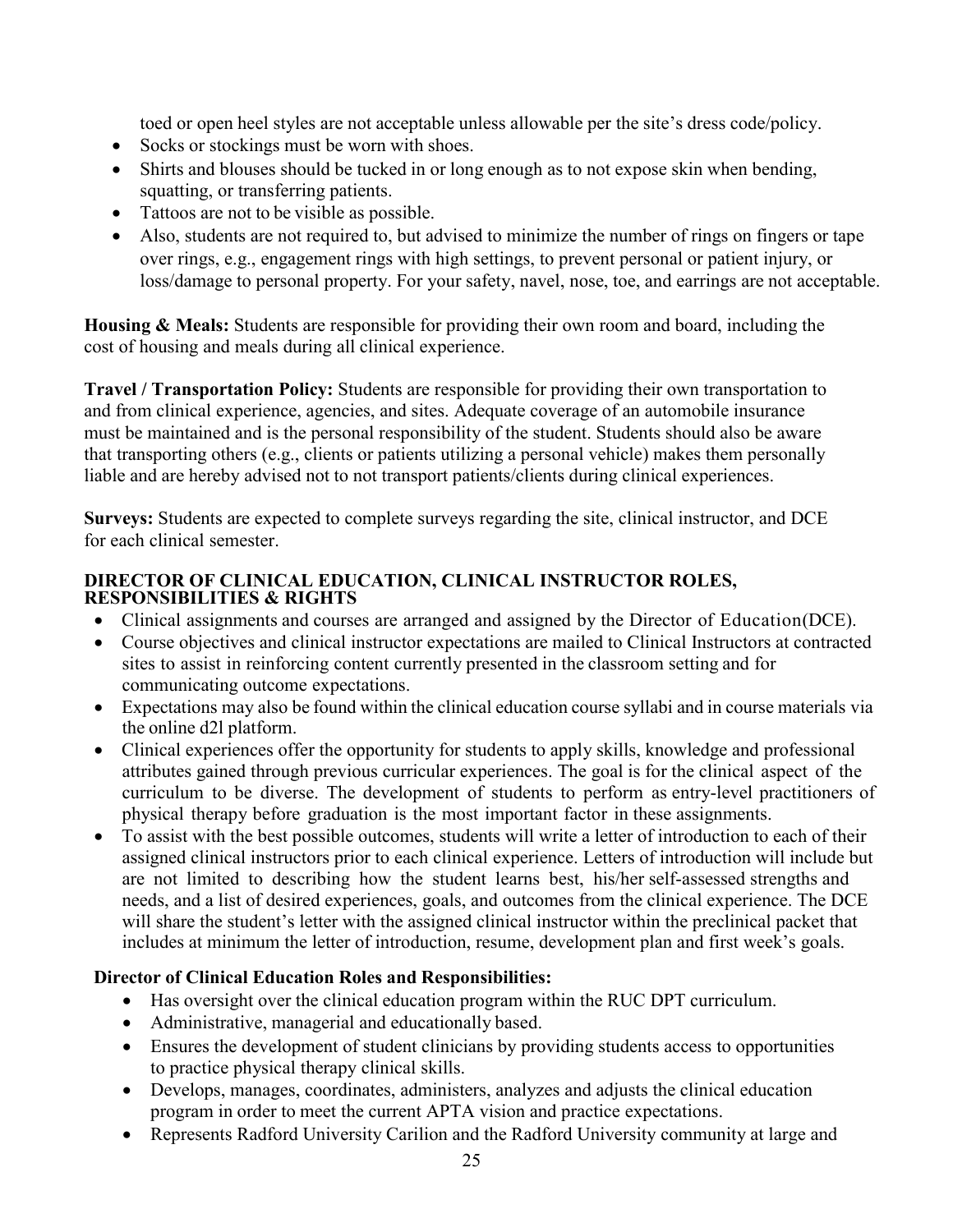contributes to the development of clinical education faculty as clinical teachers, mentors and practitioners.

#### **DCE ASSESSMENT**

Multiple assessment tools are used to assess whether the DCE meets role expectations as describedin the APTA Model Position Description for the PT Program ACCE/DCE: <http://www.apta.org/ModelPositionDescription/ACCE/DCE/PT/>

Assessments of the DCE include, but are not limited to:

- DCE Performance Assessments for CIs and CCCEs
- DCE Performance Assessments for Students
- DCE Annual Performance Evaluation

#### <span id="page-25-0"></span>**CLINICAL FACULTY ROLES AND RESPONSIBILITIES**

Information about the APTA Clinical Site Information Form (CSIF) developed by Department ofPhysical Therapy Education (3030 Potomac Ave., Suite 100, Alexandria, Virginia 22305-3085) may be accessed at American Physical Therapy Association on-line: [http://www.apta.org/CSIF/.](http://www.apta.org/CSIF/)

Each affiliated (contracted) clinical site is required to maintain an up-to date clinical site information form of their site via the CSIF web (https://csifweb.amsapps.com/user\_session/new ).

Students may facilitate this while attending clinical placements at facilities.

The CSIF form contains information specific to each site including, but not limited to: Contact Information, Clinical Site Accreditation/Ownership, Clinical Site Primary Classification, Clinical Site Location, Information About the Clinical Teaching Faculty, Clinical Instructor Information,Areas of Practice, Site hours of Operation, Special Programs/Activities/Learning Opportunities, Health and Educational Providers at the Clinical Site, Housing, Transportation, Meals, Stipend, andSpecial Considerations.

Once clinical sites are contracted, Site Coordinators (SCCEs) will be asked to identify physical therapists who demonstrate exemplary clinical competence in areas of expertise or specialty in practice including APTA credentialed instructors (CIs) on the APTA Clinical Site Information Form (CSIF).

The program expects all clinical education faculties to demonstrate clinical teaching effectiveness in the areas of supervision, mentorship, communication and core professional values and to meet clinical experience course objectives and outcomes.

• Clinical faculty are encouraged to reach out to the program DCE with questions at [rhuth@radford.edu](mailto:rhuth@radford.edu) or 540 224-6673.

#### **CI ASSESSMENT**

Multiple assessment tools are used to assess whether clinical education faculty are effective teachers. These assessment tools evaluate student supervision, mentorship, communications and core values. Assessments go through a triangulated review by the Clinical Education Review Committee (CERC).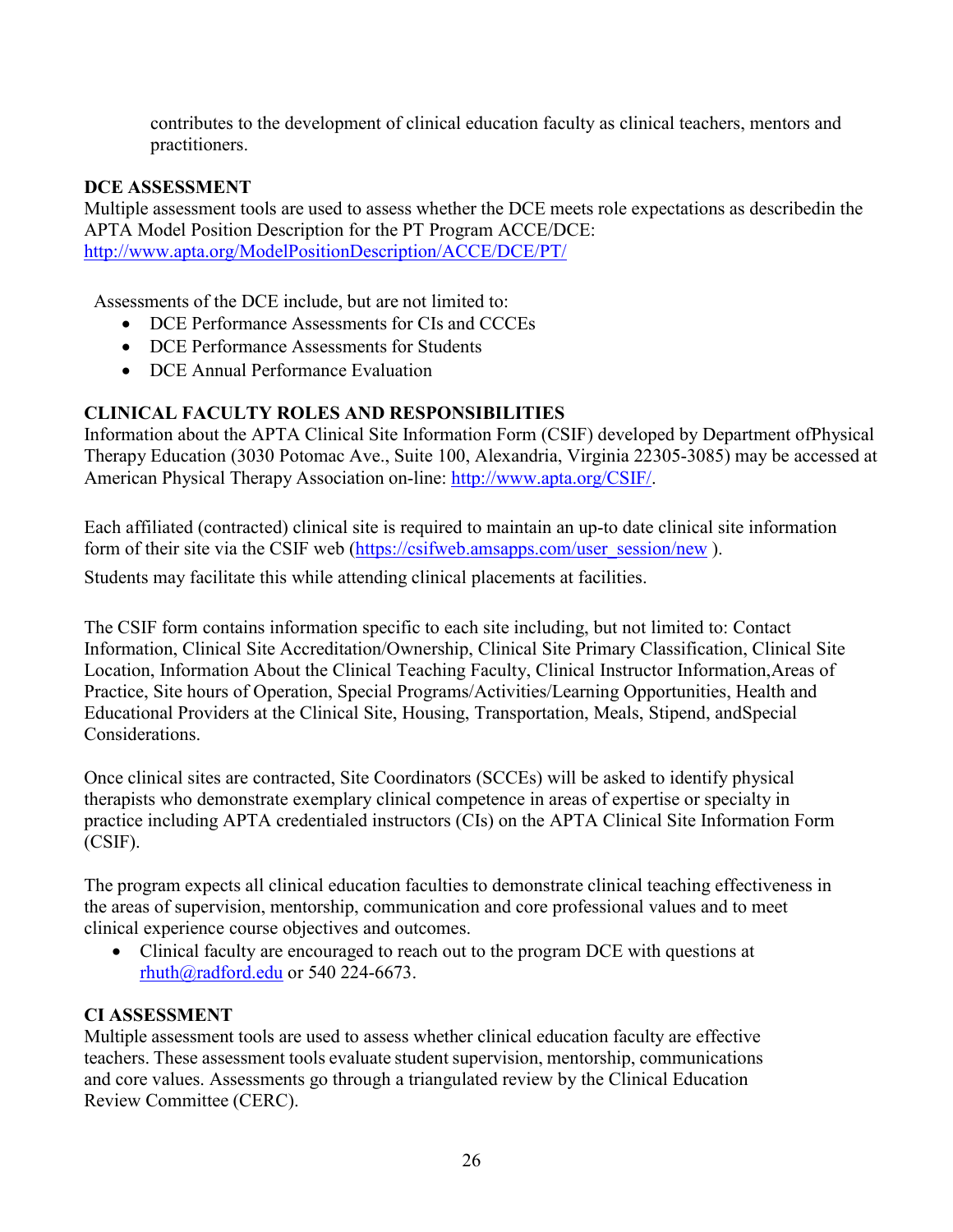Clinical Instructors are assessed by students, the DCE and through self-reflection as follows:

- 1) Student Supervision
	- a) Clinical Performance Instrument (CPI)
	- b) DCE observation and conferenceswith student and CI (onsite and teleconferences)
	- c) Surveys
	- d) Student report/reflections
- 2) Mentorship Quality
	- a) DCE observation and conferences with student and CI (onsite and teleconferences)
	- b) Student surveys
	- c) Student report/reflections
- 3) Communication
	- a) Written: CPI, weekly written goal sheet feedback
	- b) Verbal: contacting DCE as appropriate/timely, CI/student weeklymeetings
	- c) Student report/reflections
- 4) Core values
	- a) DCE observation and conferences with student and CI (onsite and teleconferences)
	- b) Student surveys
	- c) Student report/reflections

Data gathered is triangulated, reviewed by the Clinical Education Review Committee (CERC), and reported by CERC to the full faculty at least once annually.

- a) CI reviews both student, DCE, and curriculum
- b) Student reviews both the CI and DCE, assigned site, and curriculum
- c) DCE reviews student, CI & DCE
- d) Clinical Curriculum Review Committee reviews the Clinical Education Program

#### **CLINICAL FACULTY RIGHTS AND PRIVILEGES**

The responsibilities of clinical faculty (CCCEs and CIs) are delineated by the DCE following clinical agreement execution and confirmation of clinical placement availability. The DCE is responsible for coordinating, managing and communicating the efforts of the academic program and clinical education sites in the education and preparation and follow through of DPT assigned student clinical experiences. Communication methodologies include e-mails, on-going telephone conferences, on site visits, department website, e-mails, video conferencing, CPI Web, CERC participation, and through on-going CEU on-site trainings.

The clinical education faculty (CCCEs and CIs) are afforded rights and privileges appropriate and like the rights and privileges of clinical faculty in other Radford University programs. All clinical faculties at RUC DPT have access to research resources including library, laboratory space, department equipment, and support from the Office of Sponsored Programs and Grants Management. Additional privileges include:

- Continuing Education Opportunities: Free CPI web 2.0 training .2 CEUs through APTA Learning Center: Clinical faculties who have not taken CPI web training will be instructed to do so. Training is required by all RUC DPT clinical instructors. For more information about the CPI training: https:/[/www.apta.org/PTCPI/](http://www.apta.org/PTCPI/)
- All clinical instructor s will receive a certificate indicating their participation in the RUC DPT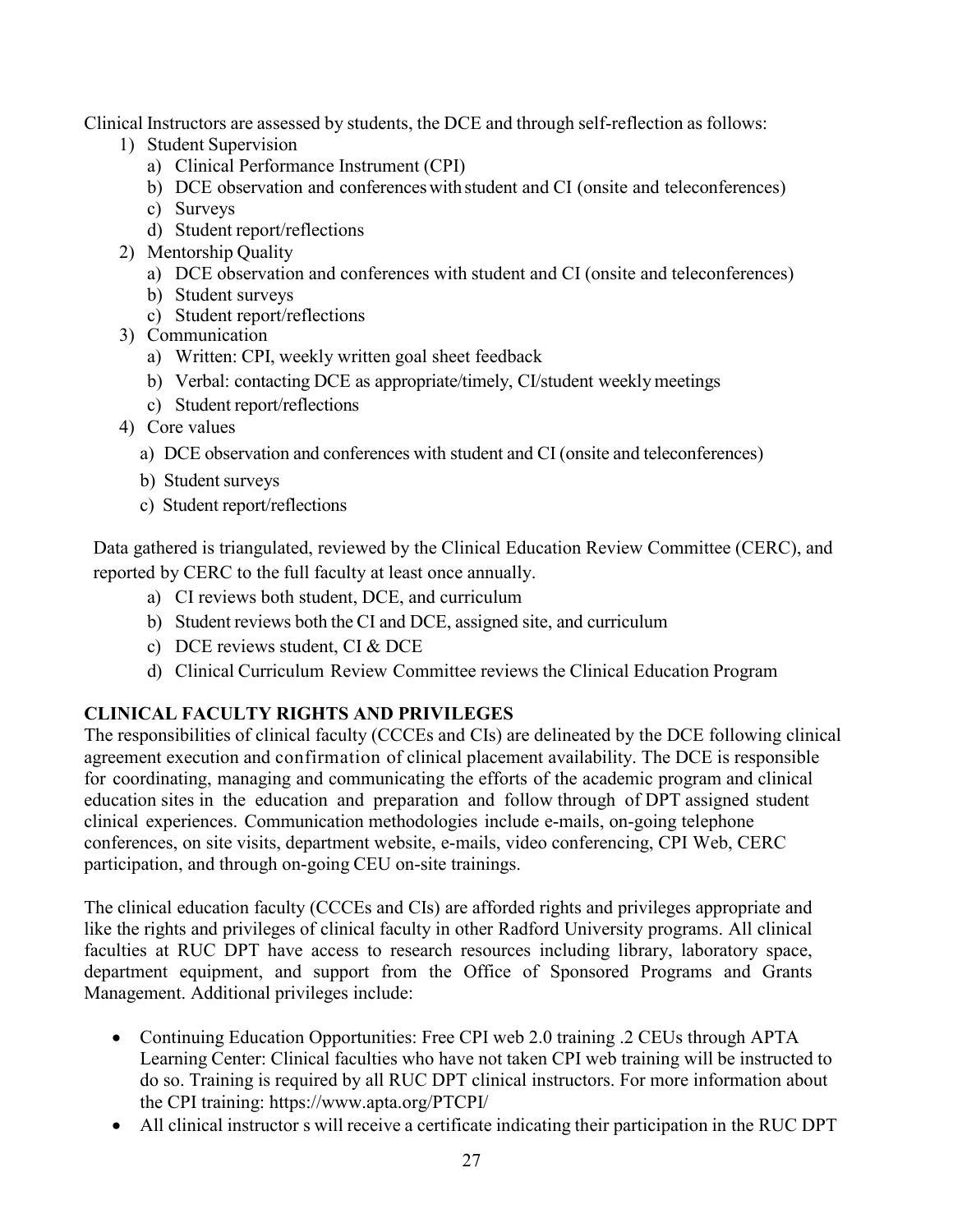clinical education program including supervision hours for Type II continuing physical therapy education credit based on the Commonwealth of Virginia policies.

• Representatives from clinical sites who have provided clinical education for RUC DPT students will be invited to participate in the university's career recruitment fair.

#### **POLICIES**

**Americans with Disability Act and Acknowledgement of RUC DPT's Policy for students with disabilities.** Please refer to the student handbook for more information.

**Attendance**-See the complete Leave of Absence Policy within the student handbook.

**Clinical Experience Grading Policies-**Student Clinical Experience **grades of pass/fail** will be **determined by the DCE.** Reporting of grades will be communicated with students within the online d2l course. Please refer to the student handbook for more information as well as the Clinical Remediation/Dismissal Policy and Procedures within this clinical handbook.

#### **Clinical Site Information Sharing Policy-Prior to the clinical experience, and after a release of information is signed by the student and provided to the Director of Clinical Education, the department of physical therapy may provide the following information to clinical instructors and or the coordinator of clinical education upon request:**

- o CPR certification
- o Student contact information
- o Listing of courses completed
- o Certification of HIPPA and Standard Precautions training
- o Drug test results
- o Background check information -Criminal background check information may be released to the clinical sites by request. The department of physical therapy will notify clinical sites that the student has completed a current criminal background check and that the program has determined that the student is suitable for clinical practice.

Students are encouraged to disclose further personal information to their assigned clinical instructors albeit academic or disabilities within their introduction letter for best possible outcomesuccess of each clinical experience. The letter of introduction is sent to the clinical instructor and a copy is maintained within the student clinical education record.

#### **Clinical Education Calendar**

Spring clinical experiences begin with the regularly scheduled semester and following the 12- week clinical, students return to the department to finalize academic requirements including their Capstone Projects.

Summer clinical experiences start date aligns with summer session III. However, to allow for 12 week experiences during the summer semester, the clinical experiences extend two weeks beyond the 10 week summer session III.

#### **Clinical Remediation/Dismissal Policy and Procedures**

Students are required to successfully complete and pass three full- time clinical experiences (or what equates to 36 full-time clinical weeks). Clinical experiences are intended to expose students to a variety of experiences and entry-level professional skills. Grading for clinical experiences is based on a pass/fail system. The pass/fail system is based on a point system which equates to the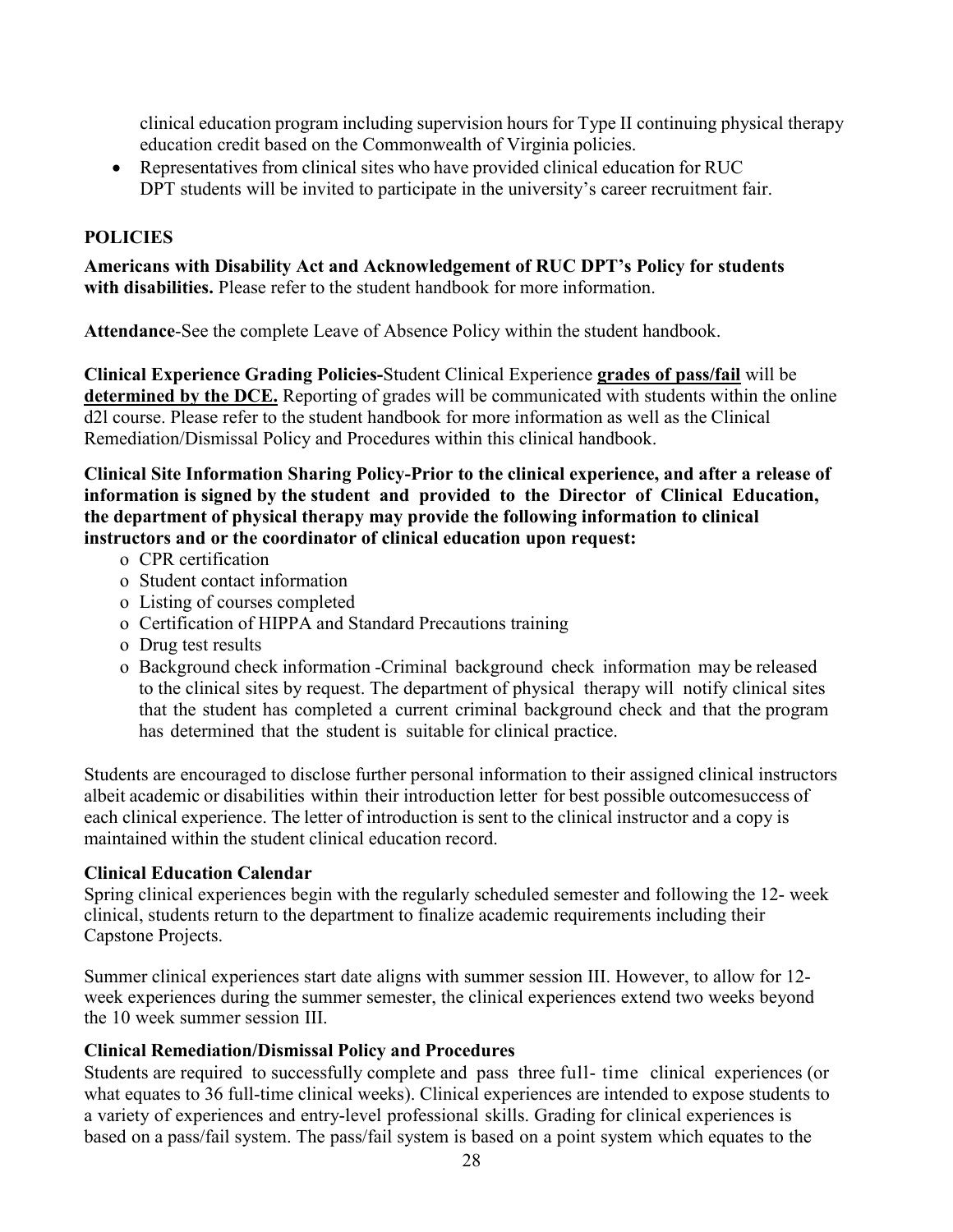"Rubric Grading Scale" per the student handbook. A score of "B" or better defines a passing grade. Final course grades are recorded by the Director of Clinical Education (DCE) of RUC's Physical Therapy Program.

#### <span id="page-28-0"></span>**The DCE, in collaboration with the Program Director/CERC, determines thatthe student has "Failed" the clinical experience.**

#### <span id="page-28-1"></span>*A student with a failed clinical experience will be dismissed from the program.*

#### **An automatic course failure will occur in the following situations:**

- The preclinical requirements of the clinical placement site are not met prior to or during the clinical experience. Examples include positive drug test, flagged background check that does not meet clinical site requirements, and other clinical site-specific requirements requested by the assigned clinic.
- Scores tallied within the clinical education course equates to below a "B" as described within the student handbook.
- The SMART plan is not completed in the defined time period or does not meet the objectives set forth and agreed upon by the student and DCE. Examples include documented repeated unprofessional behavior(s) and/or safety offenses.
- Does not complete to what equates to 36 full-time clinical weeks of clinical education as defined by the Attendance Policy within the student handbook.

**A grade of "In Progress" (IP) or "Incomplete" (I) may result when the DCE determines that the student has not met academic or professional criteria of the course**. The DCE will request a review by the Program Director and/or CERC Committee before final grades are granted. Examples in which this may occur include, but are not limited to:

- Medical leave
- Leave of absence
- Military deployment
- Where the site cannot accommodate for the needs of a student

#### **The student granted an "IP" or "I" will not graduate in the normal sequence schedule due the program's lock-step curriculum.**

A student provided a grade of IP or I require a SMART plan. Development and implementation of this SMART plan will include the student, DCE, and other assigned faculty, such as the Program Director, CERC members, and the student's academic advisor. The purpose of the SMART plan is to remediate student deficits noted during the clinical experience. The student will propose the SMART plan under the direction of the DCE. The student must obtain signatures of approval from all parties named in the plan (i.e. student, faculty, advisor, DCE). The student must abide to the timeline established for each component of the SMART plan. Once the SMART plan has been successfully completed and objectives are met, the student may resume continuance in the clinical experience sequence. If the student does not complete the SMART plan, the student will be dismissed from the program.

#### **Communications Technology Policy**

Students participating in clinical experiences may use personal cell phones only during scheduled lunch breaks or during regularly scheduled daily breaks. The use of cell phones including texting is prohibited during all clinical treatment time and learning experiences e.g. patient treatments,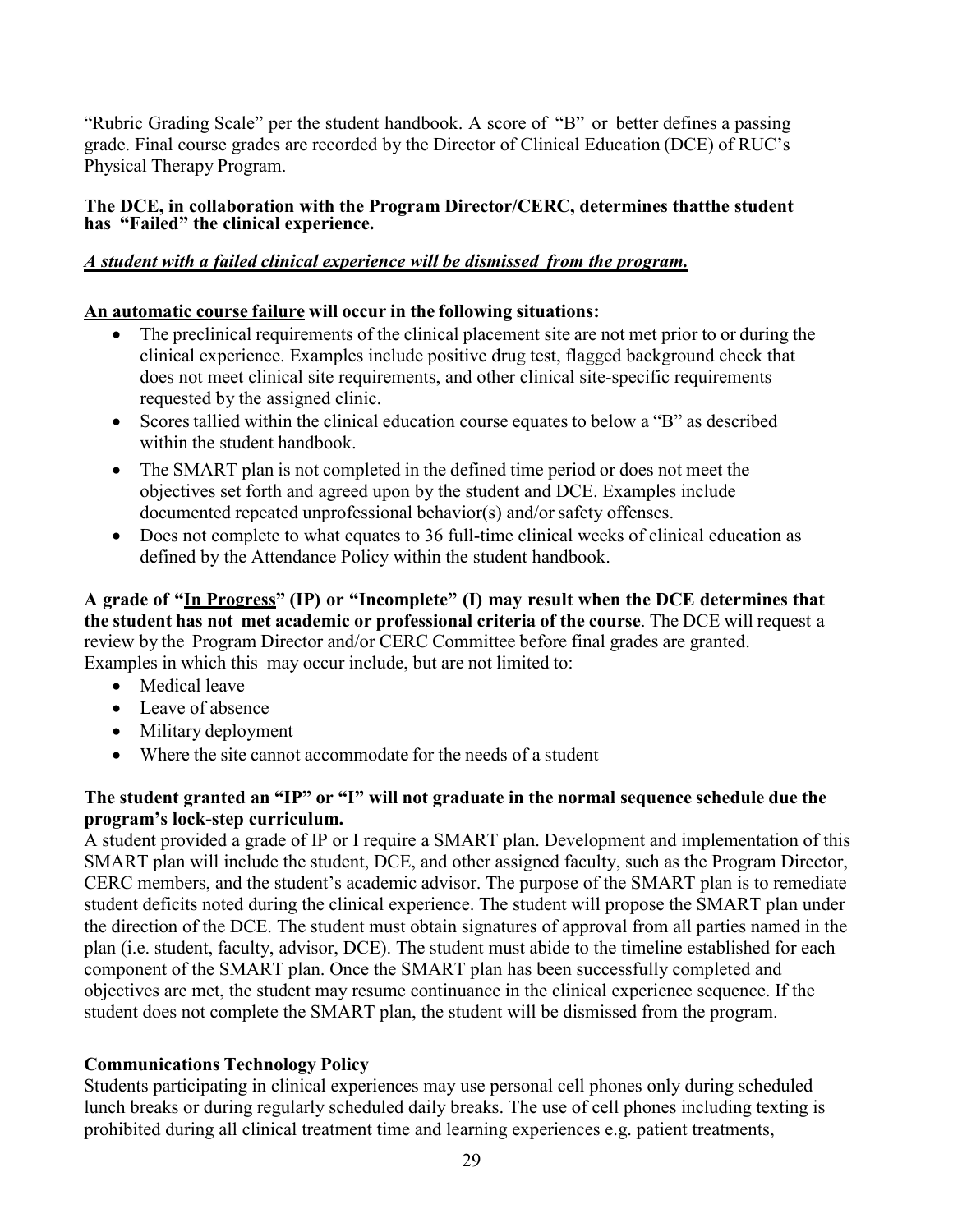seminars, professional presentations, and clinical instruction. Clinical instructors have the authority to uphold this policy including requesting that cellphones be put away and not brought into clinical sites. CIs who observe students violating this policy are encouraged to discuss this with students in a direct and timely manner. If students are observed repeating this offense after this discussion, CIs are asked to follow up with the DCE who will then further discuss this with the student.

#### **Interruption of Clinical Experience - see Clinical Remediation/Dismissal Policy and Procedures**

There are various reasons why a clinical experience may be interrupted not limited to absences due to illness, medical, maternity leave, military leave, and student performance (e.g., repeated safety issues). The determination of dropping or withdrawing a student from a clinical experience course will be determined by the DCE in collaboration with the Clinical Instructor, the program director and designated faculty. Remediation plans will be determined on an individual basis by designated faculty overseen by the DCE.

#### **Student/CI Planning and Feedback**

Students are required to develop proposed weekly goals that reflect affective, cognitive and psychomotor emphasis reflective of the CPI criteria. The Clinical Instructor and the student will review student proposed goals at the beginning and end of each week during the clinical experience. CIs and students may agree to have the student document CI verbal feedback received throughout the week on the goal sheets to facilitate effective and timely discussions.

Clinical faculty, students and the DCE will use the Liaison International system software Clinical Performance Instrument (CPI) as the main form of communication tool at midterm and final. Each student and clinical instructor will be required to take the free CPI on-line web training course to become familiar and obtain access to the management system ideally prior to the student attending the clinic. Student clinical performance will be graded on the CPI criteria per the APTA guidelines.

All student weekly goal reflections and CPI criteria at midterm and final are to include comments of support that include all 5 Performance Dimensions as described within the CPI training and guide:

- **Supervision & Guidance:** refers to the level and extent of assistance required by the studentto achieve entry-level performance. As a student progresses through clinical education experiences, the degree of supervision/guidance needed is expected to progress from 100%supervision to being capable of independent performance with consultation and may vary with the complexity of the patient or environment.
- **Quality:** refers to the degree of knowledge and skill proficiency demonstrated. As a student progresses through clinical education experiences, quality should range from demonstration of limited skill to a skilled or highly skilled performance.
- **Complexity:** refers to the number of elements that must be considered relative to the patient task, and/or environment. As a student progresses through clinical education experiences, the level of complexity of tasks, patient management, and the environment should increase, with fewer elements being controlled by the CI.
- **Consistency:** refers to the frequency of occurrences of desired behaviors related to the performance criterion. As a student progresses through clinical education experiences, consistency of quality performance is expected to progress from infrequently to routinely.
- **Efficiency:** refers to the ability to perform in a cost effective and timely manner. As the student progresses through clinical education experiences, efficiency should progress from a high expenditure of time and effort to economical and timely performance.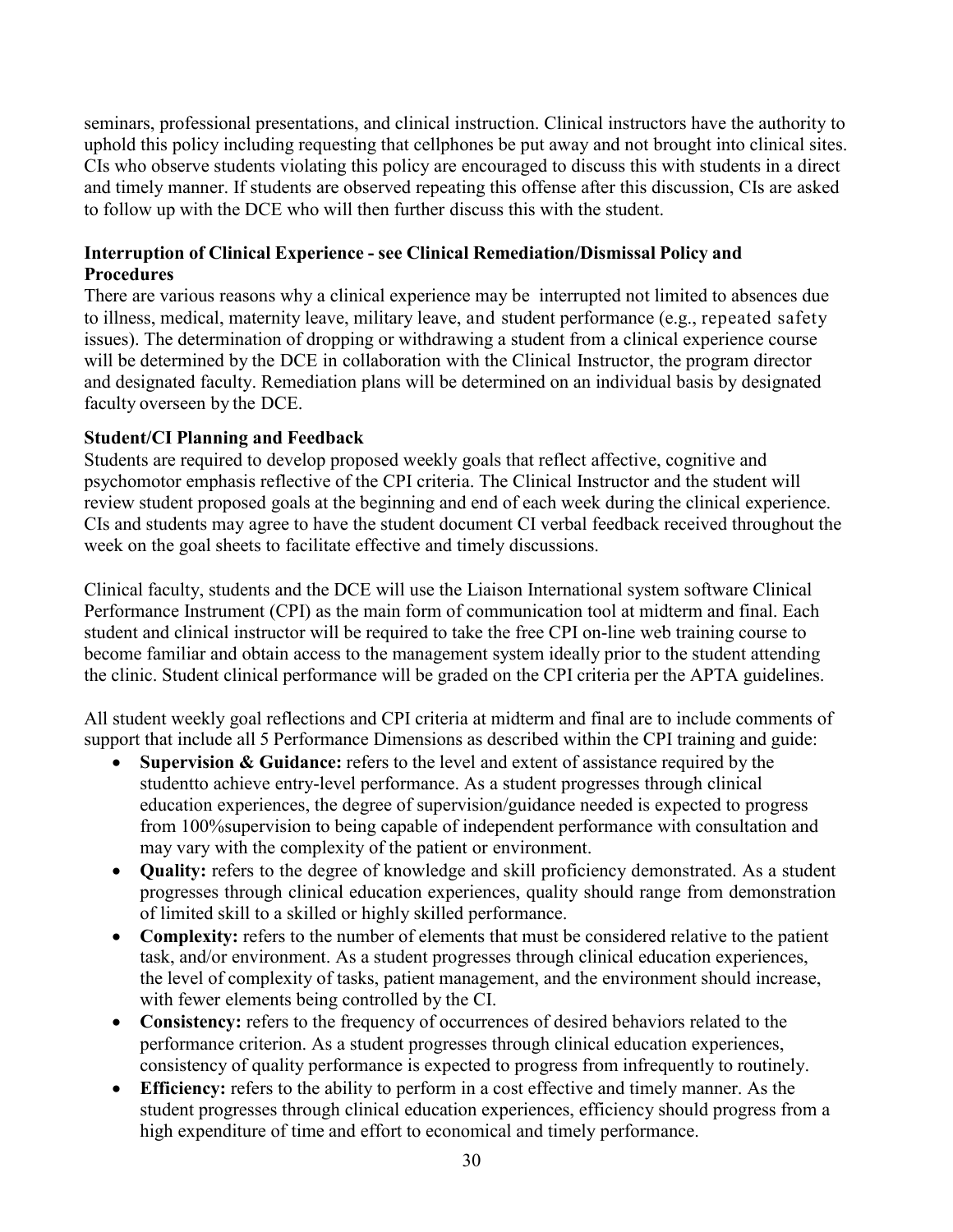Overall grades are determined and posted by the DCE based on the course syllabi grading criteria, student feedback, and clinical instructor feedback. On-site visits and/or teleconferences will be conducted whenever possible or by request of the student and/or CI.

#### **Student Clinical Experience Policy**

The program faculty has determined the types of and progression of student clinical site placement based on the curriculum. Students participating in their first clinical experience placement will have to opportunity to gain clinical experience in skilled nursing home facilities and out-patient clinical environments. Once students compete their second year of the curriculum and again based on curriculum content, clinical experiences, and clinical skills development their clinical opportunities will be increased from sites identified in year 1 to include acute care and home care environments. Students participating in their third and final clinical experience will have completed all of the course sequence in the doctoral curriculum except their Capstone Research Project and will be eligible to participate in all clinical practice environments previously identified as well as specialty areas such as pediatrics, sports medicine, industrial rehab, women's health, and school programs.

#### **Student Grade Determination**

Overall grades will be determined and posted by the DCE of the Physical Therapy Program based on the course syllabi grading criteria, conferences, clinical instructor's grading on CPI and feedback, as well as student feedback.

#### **Processing Complaints**

Complaints about any aspect of the program or its constituents are encouraged to be communicated directly and in a timely manner. Complaints from students or Clinical Instructors are to be directed to the DCE who will provide feedback and offer suggestions how to move forward effectively.

All concerns regarding student safety or clients/patients MUST be directed in a timely manner to the DCE and flagged on the CPI. Students may be pulled immediately from treating patients until the DCE is contacted. Whenever safety is in question, all practitioners are reminded to "do no harm".

- o Complaints regarding the Clinical Education Program may be made to: Dr. Renée Huth, DCE, (540) 224-6673 or [rhuth@radford.edu.](mailto:rhuth@radford.edu.)
- o Complaints regarding the Director of Clinical Education may be made to the Program Director with contact information located here:

<https://www.radford.edu/content/grad/home/academics/graduate-programs/pt.html>

o Complaints regarding the Program Director may be made to the Associate Dean of Waldron College with contact information located here: <https://www.radford.edu/content/wchs/home.html>

For more information regarding the grievance or complaints process, please review the Department of Physical Therapy Student Handbook which may be accessed on the department's website or contact the DCE (rhuth@radford.edu).

#### **Clinical Education Outcomes Evaluation**

While the DCE oversees and directs the Clinical Education aspect of the curriculum, the core faculty, including the DCE, is responsible for the development, implementation, review, and continued improvement of the professional curriculum which includes the Clinical Education Program. Curricular content and its ability to prepare students to meet clinical demands are assessedon a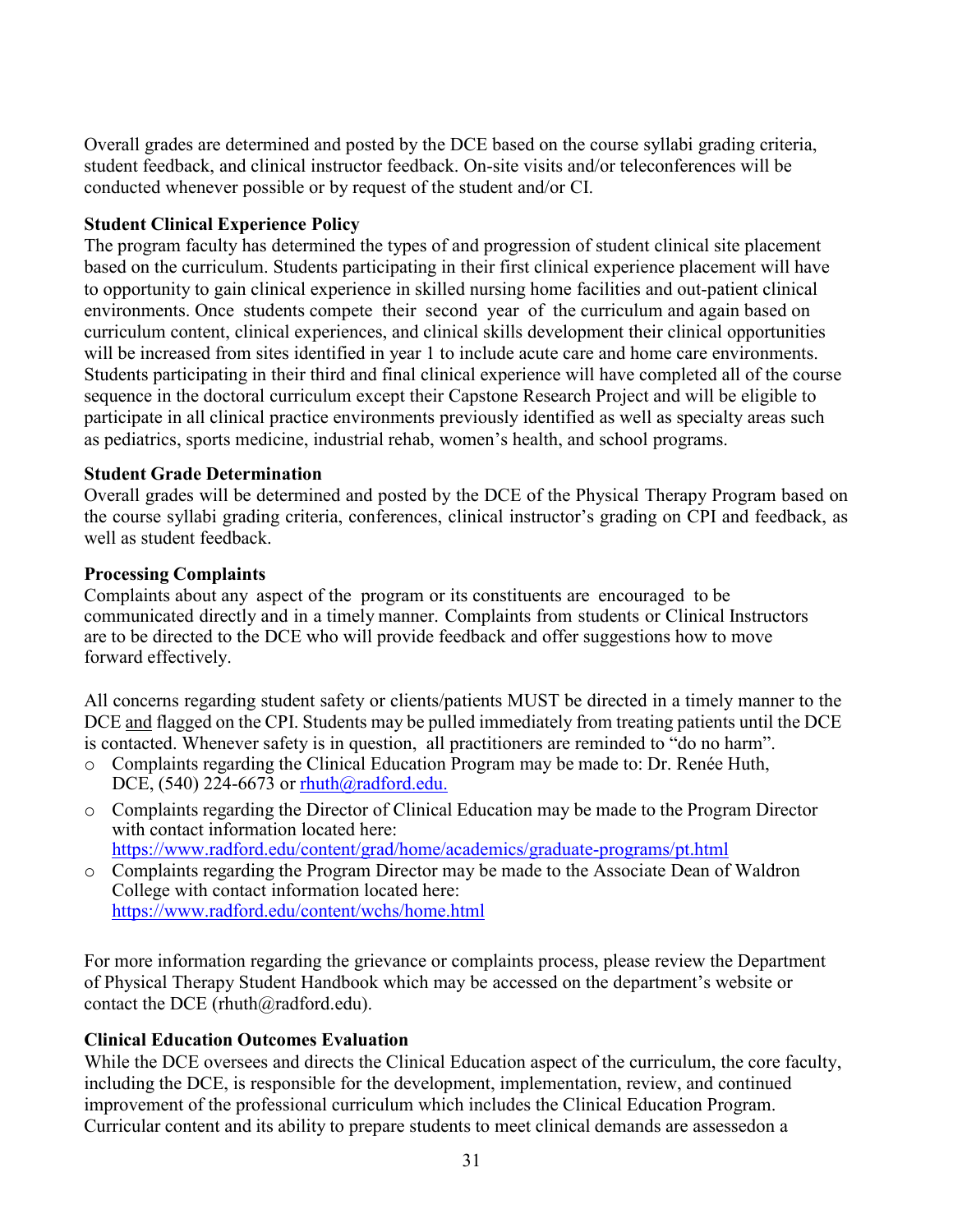continuous basis.

Methods used in the assessment process will consist of regularly scheduled faculty meetings, annual faculty retreats, input from student focus groups, and triangulation of data gathered from multiple surveys, student reflections, the CPI, conferences with clinical instructors, and on-site visitations by the DCE. Input from the clinical community are welcome informally and formally at CERC meetings.

Additional feedback used to assist in the evaluation and continuous improvement of the clinical education program include:

- o CPI Web assessments: DCE, CI, and student
- o Student self-evaluation
- o Surveys of Site, CI, DCE and curriculum
- o Evaluation of curriculum
- o DCE Onsite, Zoom and telephone conferences with students and CIs
- o Director of Clinical Education Annual Evaluation
- o DPT Program Committees: Clinical Education Review and Curriculum Committee
- o DCE participation in Mid-Atlantic Physical Therapy Clinical Education Consortium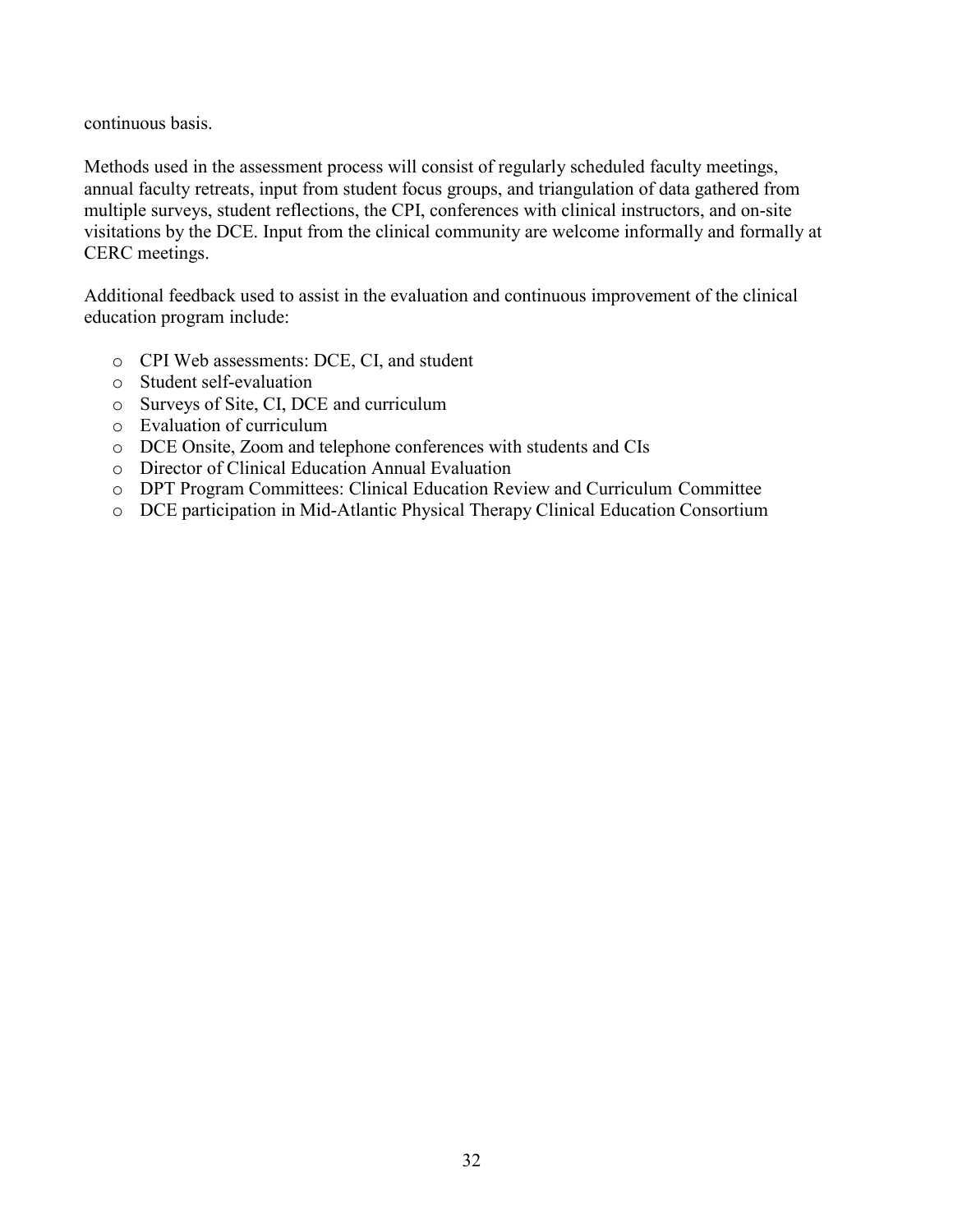#### <span id="page-32-0"></span>**FERPA Form may be accessed here:**

**<https://www.radford.edu/content/dam/departments/administrative/registrar/content-files/forms/FERPA-Form.pdf>**



Office of the Registrar

#### **Student Information Release Authorization (FERPA Compliance)**

In compliance with the federal Family Educational Rights and Privacy Act of 1974 (FERPA) and the Radford University Board of Visitors' Policy on Access to and Release of Student Education Records, the University is prohibited from providing certain information from your student record to a third party, such as information on grades, billing, tuition and fee assessments, financial aid, and other student record information. This restriction applies, but is not limited to your parents, your spouse, or a sponsor. FERPA does permit the University to disclose information from your student record to your parent(s) or legal quardian(s) if they claim you as a dependent for federal tax purposes, and Chapter 495, 2008 Virginia Acts of Assembly requires disclosure to those who claim you as a dependent.

While FERPA prohibits the release of information from your student record without your consent, you may voluntarily authorize the University to share it. You are not required to give the University authority to release information from your student record, but you may, at your discretion, complete and submit this form, which grants the University permission to release information to the third party or parties you have designated.

In almost all cases, the specified information will be made available only if requested by the authorized third party. However, the University will in rare situations initiate contact with the third party if there is clear evidence that your overall academic performance has placed your continued enrollment at Radford University in jeopardy. Such contacts will be made only after you have been advised about options available to you to address the situation and the potential consequences of not taking any action, or if you have not responded to attempts by University officials to meet with you to discuss your status. Third parties will not be contacted without the knowledge and consent of the Office of Retention.

Submit your completed form to the Office of the Registrar in person, by mail, or by fax. Please note that your authorization to release information has no expiration date; however, you may revoke your authorization at any time by sending a written request to the same address. NOTE: For the third party designee(s) you name on this form, this release overrides all FERPA directory suppression information that you have set up in your student record.

#### A. Student Information:

|                                                     | Name (Last, First, Middle Initial) |                                                     | <b>Student ID Number</b> |
|-----------------------------------------------------|------------------------------------|-----------------------------------------------------|--------------------------|
| <b>B.</b> Third-Party Designee(s):                  |                                    |                                                     |                          |
| Name (Last, First, Middle Initial)                  |                                    | Name (Last, First, Middle Initial)                  |                          |
| Current Address (Street/PO, APT, City, State & Zip) |                                    | Current Address (Street/PO, APT, City, State & Zip) |                          |
| <b>Phone Number</b>                                 | <b>Email Address</b>               | <b>Phone Number</b>                                 | <b>Email Address</b>     |
| <b>Relation to Student</b>                          |                                    | <b>Relation to Student</b>                          |                          |

Information Types Allowed (Check one or more of the items below to grant authorization):

All of the records listed below (i.e., academic records, student account and financial aid records, and conduct records).

#### The above listed individual(s) claims me as a legal dependent for federal tax purposes. The University may release information from all of my records listed above to those individuals.

Academic records, including, grades/GPA, demographic, registration, academic status, and/or enrollment information. Student Account and Financial Aid records, including billing statements, charges, credits, payments, past due amounts, collection activity, financial aid awards, disbursements, and/or financial aid satisfactory academic progress reports.

Conduct records, including any information on file with the Dean of Students Office, (Note: Conduct items may be discussed with the authorized individuals, but not copied and/or disseminated as a physical or electronic release to anyone other than the student of record.)

Name and contact information (email addresses and telephone numbers).

#### C. Certification:

**Student's Signature** 

**Date** 

105 Heth Hall | PO Box 6904 | Radford, VA 24142 | Telephone: 540-831-5271 | Fax: 540-831-6642